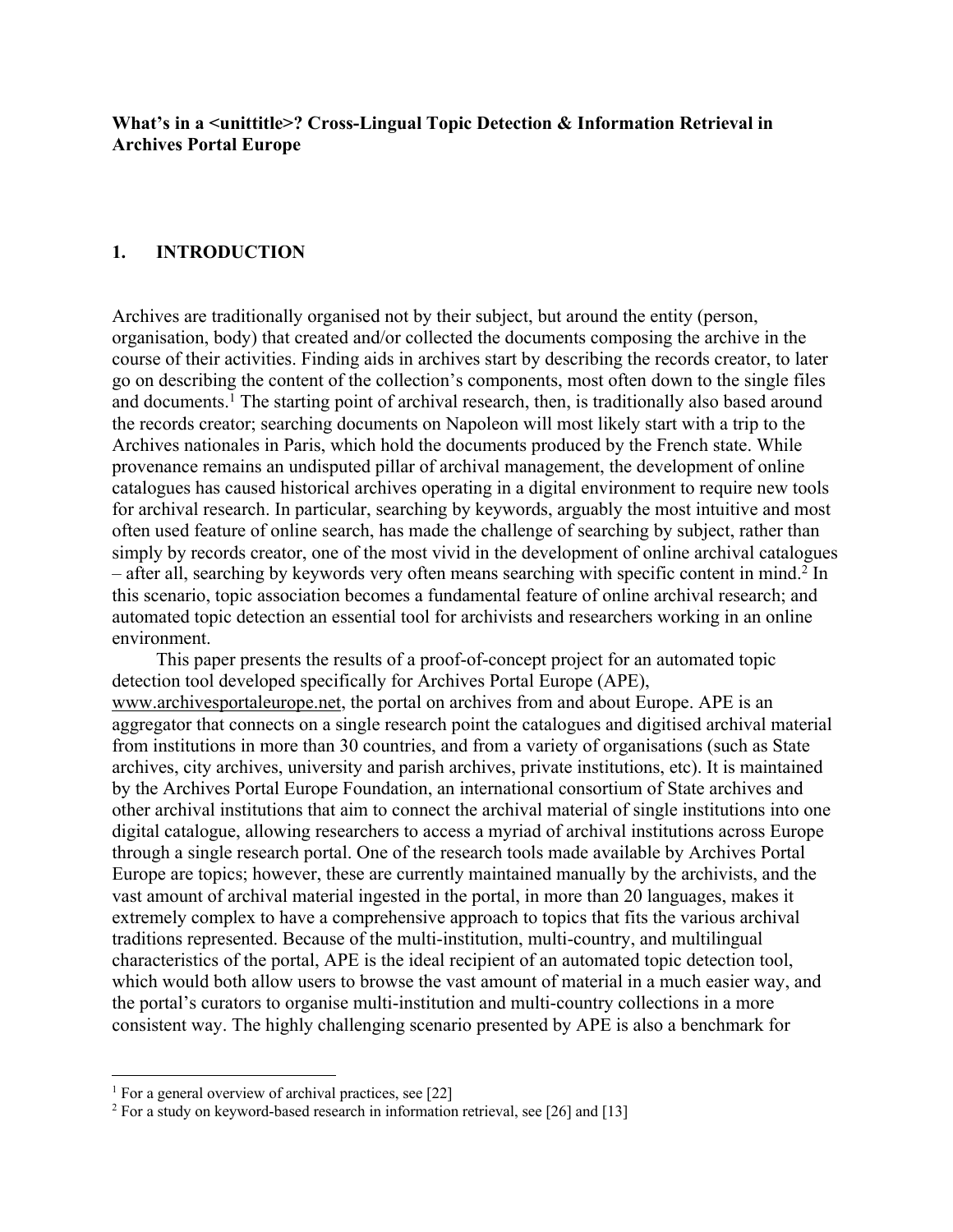assessing the current performance of Natural Language Processing (NLP) and Information Retrieval (IR) tools developed for cross-language tasks in a realistic end-user application.

Through a proof-of-concept project conducted by the Archives Portal Europe Foundation and supported by King's College London, we developed an approach for automated topic detection in a multilingual environment, where human-created archival descriptions and associated topic labels act as training data for an algorithm that discovers new relevant material yet to be topically annotated. We used this approach as part of an information retrieval prototype that allows the identification of topically-relevant materials across different languages without employing a machine translation pipeline. The development of such functions was based on supervised machine learning and cross-lingual word embeddings; domain experts contributed to the information retrieval prototype by developing topic taxonomies in different languages which, integrated with the usage of Wikipedia pages, allowed the retrieval of concepts and entities in materials' descriptions across languages. While historical documents have been at the centre of many NLP-based projects, topic detection projects working on archival catalogues (i.e., on metadata), rather than on the actual content of the documents, have not yet been at the centre of any research project, particularly in a highly multilingual scenario such as the one described.

Following a general overview of NLP in Digital Humanities, and a description of how Archives Portal Europe currently uses and produces topics, this paper focuses on outlining the methodology that has been applied for this proof-of-concept. It also presents an initial analysis of the results, which will act as the starting point for the next steps in bringing the proof-of-concept to pilot, alpha and beta phases, with the intent to provide an open source version of the tool during the upcoming years.

### **2. NATURAL LANGUAGE PROCESSING AND ARCHIVAL RESEARCH**

During the last decade, there has been a great focus in Digital Humanities (DH) on the adoption of NLP methods for identifying topics in textual corpora. Such approaches could be divided in two main groups: supervised and unsupervised. Supervised approaches detect topics by relying upon *a)* a predefined and (supposedly) comprehensive list of topics and *b)* a (potentially large and representative) set of materials manually annotated with the relevant topic. To train an algorithm employing for instance a Support Vector Machine (SVM)[8], or a Convolutional Neural Network[9], each document is represented as a single feature-vector, which should capture the "meaning" of its content. To do so, researchers often rely on the use of pre-trained word embeddings[11]; these are vector representation of words, initially obtained from large corpora, that combined together can model longer sequences[11], such as the description of materials in APE. In recent years, research has shown that such pre-trained word embeddings can be aligned across different languages by generating a common "semantic" space[6] [7]. Having each description represented with an embedding and associated with a topic-label, the algorithm will then learn the relation between the embedding and the associated topic. While supervised approaches generally offer reliable performance for topic detection tasks (see for instance the experiments conducted by Merz et al. [15] and Glavas et al [7] on the Manifesto Corpus), in order to learn such vector-label relation they need large amounts of so-called training examples, which are often difficult to collect because they have to be sets of consistently-conducted human annotations.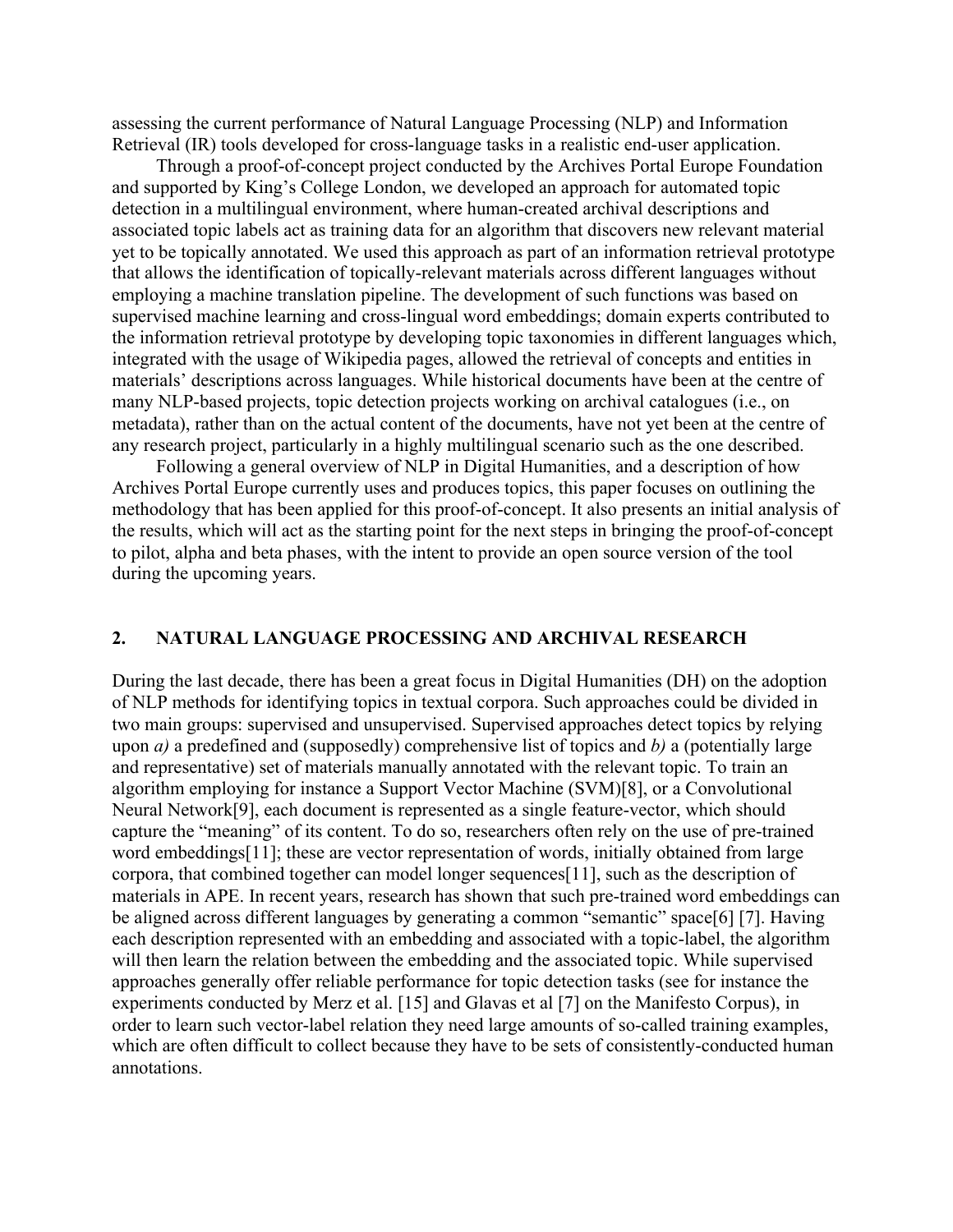For this reason, unsupervised approaches for identifying topics in texts, and Latent Dirichlet Allocation (LDA) topic modelling in particular [7], have become highly popular in DH during the last ten years [14] [20]. These approaches do not require any training data or topic labels in advance, and leverage upon similarities in the materials under study (for instance in LDA how words co-occur with each other) to identify underlying patterns in the data, which could correspond to topics. Unsupervised approaches are simple to use and very useful for initial corpus exploration; however, it is very hard to employ them for topic detection especially in cases in which the user already knows which are the topics contained in the collection [21]. This is because results of LDA topic models are often extremely hard to interpret [5], and it is not straightforward to align them with our common notion of topics.

In our research setting, we have a relatively large amount of materials, approximately 2 million documents, at our hands, that is already annotated with topics across different languages (see Table A). Even though this only represents a small part of Archives Portal Europe's dataset and bears the challenge that topics might not have been assigned consistently in all cases (see section 3), we decided to make use of this, and opted for a *supervised approach* for topic detection as a first step. Nevertheless, it is important to keep in mind that the annotations in the test dataset will most likely not cover all topics in our collection, and that our sample of annotated materials might not entirely represent the distribution of topics present in the entire APE collection. Moreover, it is important to take into consideration that employing word embeddings pre-trained on a collection (in our case, Wikipedia) will necessarily embed social, gender and ethnic biases that exist in society (and consequently in the corpus), which might have consequences in the modelling and produced output [4]. For these reasons, readers should consider our experiments only as a first attempt towards a very challenging goal, and we plan to work with an interaction of supervised and unsupervised methods in future experiments, in order to tackle these challenges in a more comprehensive way.

## **3. AN ARCHIVAL CATALOGUE OF ARCHIVAL CATALOGUES: SEARCHING IN ARCHIVES PORTAL EUROPE**

Archives Portal Europe was set up in 2009 by a consortium of 12 national archives in Europe, and went online in 2012, with 14 million descriptive units. As of October 2020, the portal holds 282 million descriptive units, from over a thousand institutions in more than 30 countries which actively provide content to the portal.<sup>3</sup> The main objective of APE is to provide a single research point when looking for archival material, and to display finding aids describing individual documents or collections along with contextual information. Whenever available, the portal provides the link to the individual digital object on the web presence of an institution or another portal, e.g. a thematic or a national aggregator. The scope of the portal is to gather archival material from Europe or about Europe, without limitations on the nationality or type of institution holding the archival material. While the bulk of initial collections belonged to administrative archives based in Europe, mostly national archives, the portal is now expanding to include many different types of private and public archival institutions. The portal currently operates in 24 languages (and five different alphabets) and holds descriptions of more than 590,000 archival fonds and collections, making it the largest aggregator of its kind in the world.

<sup>&</sup>lt;sup>3</sup> Please refer to the homepage www.archivesportaleurope.net for the latest figures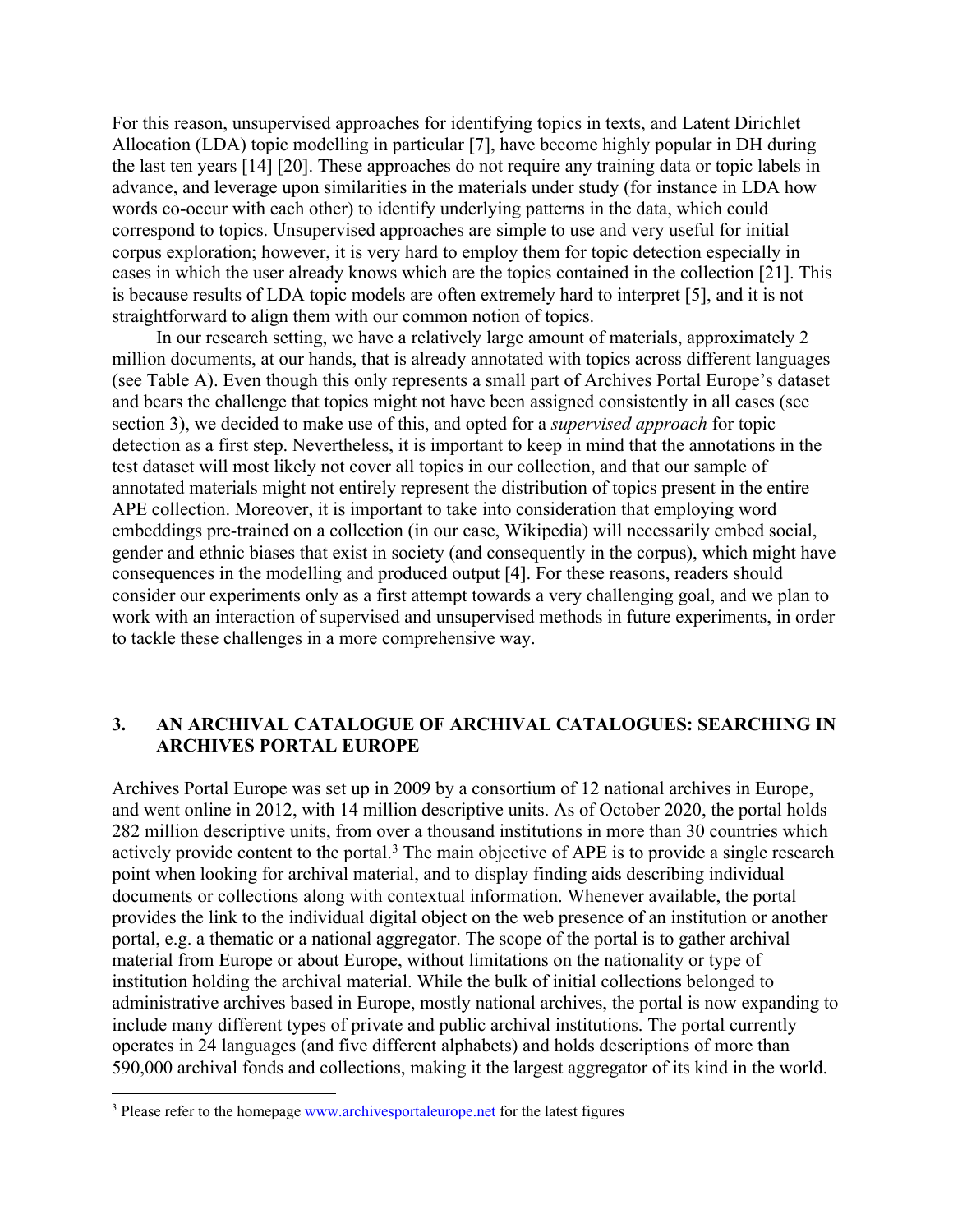Approaching an online portal of historical archives means being at the crossroad of the old creator-based way to search an archive, and the new google-like information retrieval way, based on keywords. In order to retain all the characteristics of traditional archival research while simultaneously making use of the new forms of information retrieval enabled by digital technologies, Archives Portal Europe allows for three forms of research. First of all, it is possible to search an archival institution by starting with their holding guides (defined as overviews of the collections and fonds of one archival institution), if applicable, and/or a list of their finding aids (defined as structured descriptions of archival materials per collection or fonds, often up to item level), as it would be possible in any physical institution.

Secondly, the portal allows for keyword search, with words matching the descriptions of the document collections. While the links to the digital objects of the documents are provided whenever available, APE itself only holds the descriptive metadata of the collections, and it does not feature the possibility of text search within the digitised documents: these are held and managed by the single institutions' web presences (and they rarely exist in a fully machinereadable form). This means that the APE search engine only operates on archival descriptions, not the content of the documents. These descriptions are in all the languages represented in the portal, and will be returned as search results provided they match the spelling of the keywords used; in order to maximise the results and help researchers navigating multilingualism, Boolean operators and wildcards are in place to make searching across languages as comprehensive as possible. For example, searching for "**N?pol?\* OR 'Ναπολέων A'' OR '**ნაპოლეონ ბონაპარტი**'**" will provide many more results on Napoleon Bonaparte than a standard query for "**Napoleon**", which only encompasses one form of spelling of this specific query.

The third tool of research are the *topics*, and it is the one for which Archives Portal Europe is investing the most. Assigning an archival collection to a specific topic allows to go beyond simple keyword search, to make larger semantic associations on a specific subject, expanding a query not only across different languages, but across different interpretations of a specific research. Topics group together archival collections, from different institutions and records creators, which relate to the same argument. It is possible to start with specific content already aggregated from different archival institutions and different countries, without the need to use specific keywords which may not be included in document descriptions that actually refer to a specific topic – for example, the word "slavery" (in any language that it is used) may not be contained in the descriptions of collections that are highly relevant to the subject; furthermore, even with Boolean operators and wildcards in place, it may be extremely lengthy and repetitive to search keywords related to slavery in all languages represented in the portal.

By being the single entry-point to the European archival heritage, the portal enables new types of digital archival research, freed from geographical limitations and based on cross-country comparison and multilingualism. The portal entirely respects the principles of provenance and original order, and it allows searching by records creator, through high-level holding guides, and through the finding aids of each institution that provides content to the portal[19] [12]. However, the added value of Archives Portal Europe as a new technology for archival research in a digital environment lies in the possibility of searching across multiple archives from different countries and cultures, in a comparative perspective. For this reason, APE strongly promotes searching by keyword and by topic, in order to scrape the portal in a horizontal way, making new connections between archives and the subject of a specific search, ultimately allowing a researcher to find what s/he did not know existed on a specific subject, in archives that were not originally under consideration.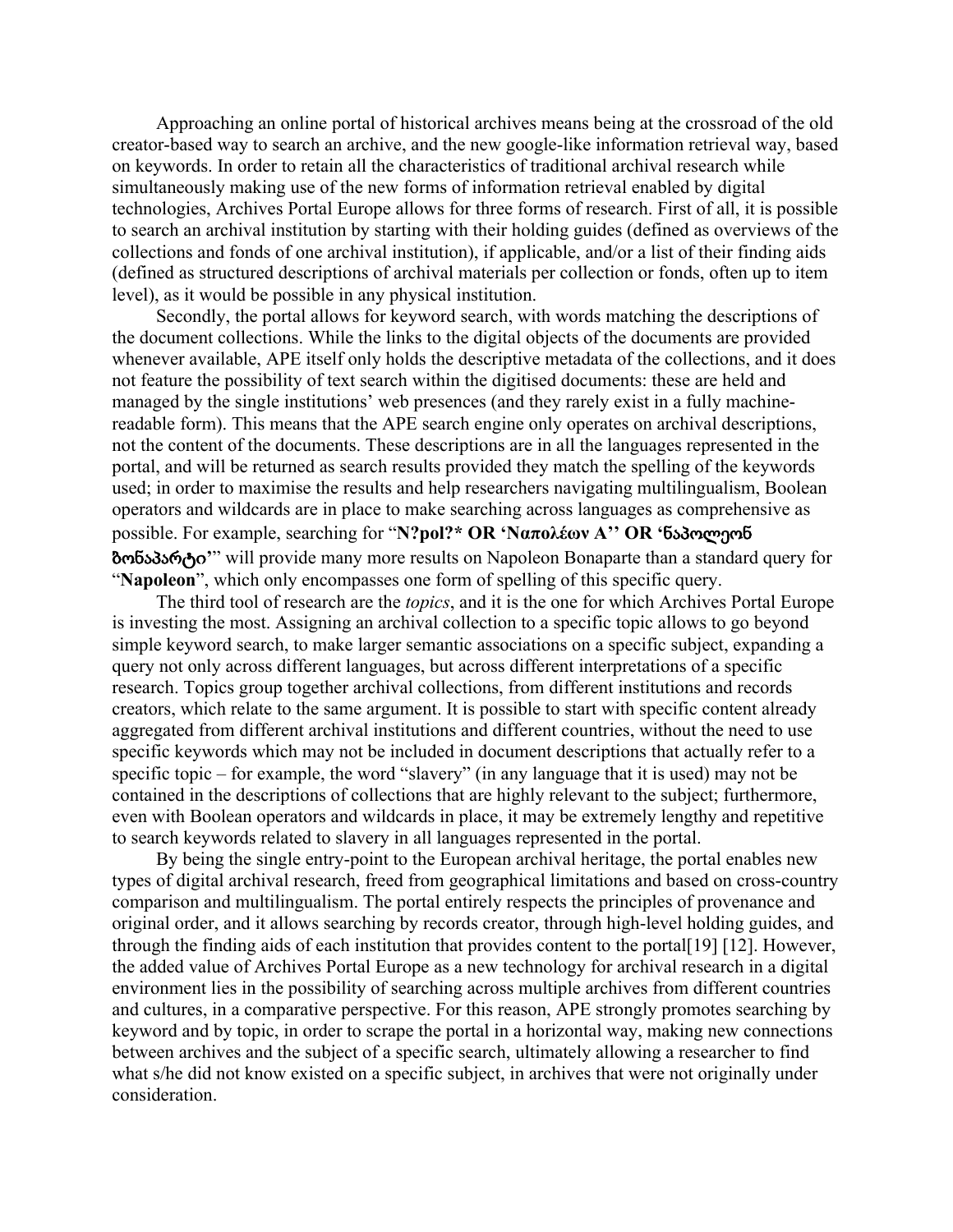## **4. TOPIC ASSOCIATION IN ARCHIVES PORTAL EUROPE**

While the benefits of topic association are clear for researchers, the implementation of this metadata point in the repository of Archives Portal Europe carries several important obstacles and challenges, which are embedded in the general organisation of the portal. The ingestion and maintenance of the data in Archives Portal Europe is organised through a decentralised approach, in which each single institution providing material to the portal has access to a back-end dashboard to autonomously ingest the material; in the majority of cases, however, a nationallevel aggregator (e.g. national archives, or national-level portals such as Archives Hub in the  $UK)^4$  take care of the ingestion of multiple institutions in their countries directly. At the moment, topics are assigned manually by the institutions holding the archival materials, or by the nationallevel aggregator on their behalf; they do so according to their local or national classification systems, their own ways of organising archival material, and their own sensitivity. Furthermore, this approach follows the principles of data sovereignty applied to all metadata provided to Archives Portal Europe, which not always allow for a top-level intervention on the data. At the same time, institutions and national aggregators can only assign topics from a predefined list established by the Archives Portal Europe Foundation at an admin level.

There are currently two ways in which topics can be assigned: via the association to *source guides* or based on the *subject headings* of finding aids. A source guide (or thematic guide) is a special type of holdings guide based on subject rather than on holding institution: in the portal's dashboard, the single institution or national-level aggregator can gather finding aids that refer to the same subject into a source guide. This can be as simple as only naming the titles of the connected finding aids as well as linking out to them for more details, but there are also more elaborate examples, with a content summary of the topic represented by the source guide, as well as short descriptions of each finding aid that is referenced therein. When assigning a source guide to one of the predefined topics in Archives Portal Europe, all components of all the finding aids linked in the source guide will be assigned to this topic. While this is an easy "catch-all" approach, it bears the potential risk of some materials being tagged with a topic that does not specifically apply to these documents per se, but rather to the collection that they are a part of. Furthermore, the source guide approach in itself does not connect the predefined topic terms with related terms that might be present in the archival descriptions.

The latter aspect is addressed by the second way to assign topics, through *subject headings*. Here, the predefined list of topic terms is put in relation to subject headings that are already part of the descriptive metadata of a collection. This e.g. allows to connect the general topic term "Arts" with more specific subject headings such as "Paintings", "Sculpture", "Drawings", etc. as they appear in the archival descriptions. These relationships between topic terms and subject headings can be established on an institutional as well as on a national level, and they enable content providers to connect to national vocabularies and ontologies as well as to institutional rules and guidelines for creating subject headings. With these relationships set up once, every component that includes one of the mapped terms in its subject headings will then be assigned to the central topic as defined in APE (see Figure 01). [2]

<sup>4</sup> https://archiveshub.jisc.ac.uk/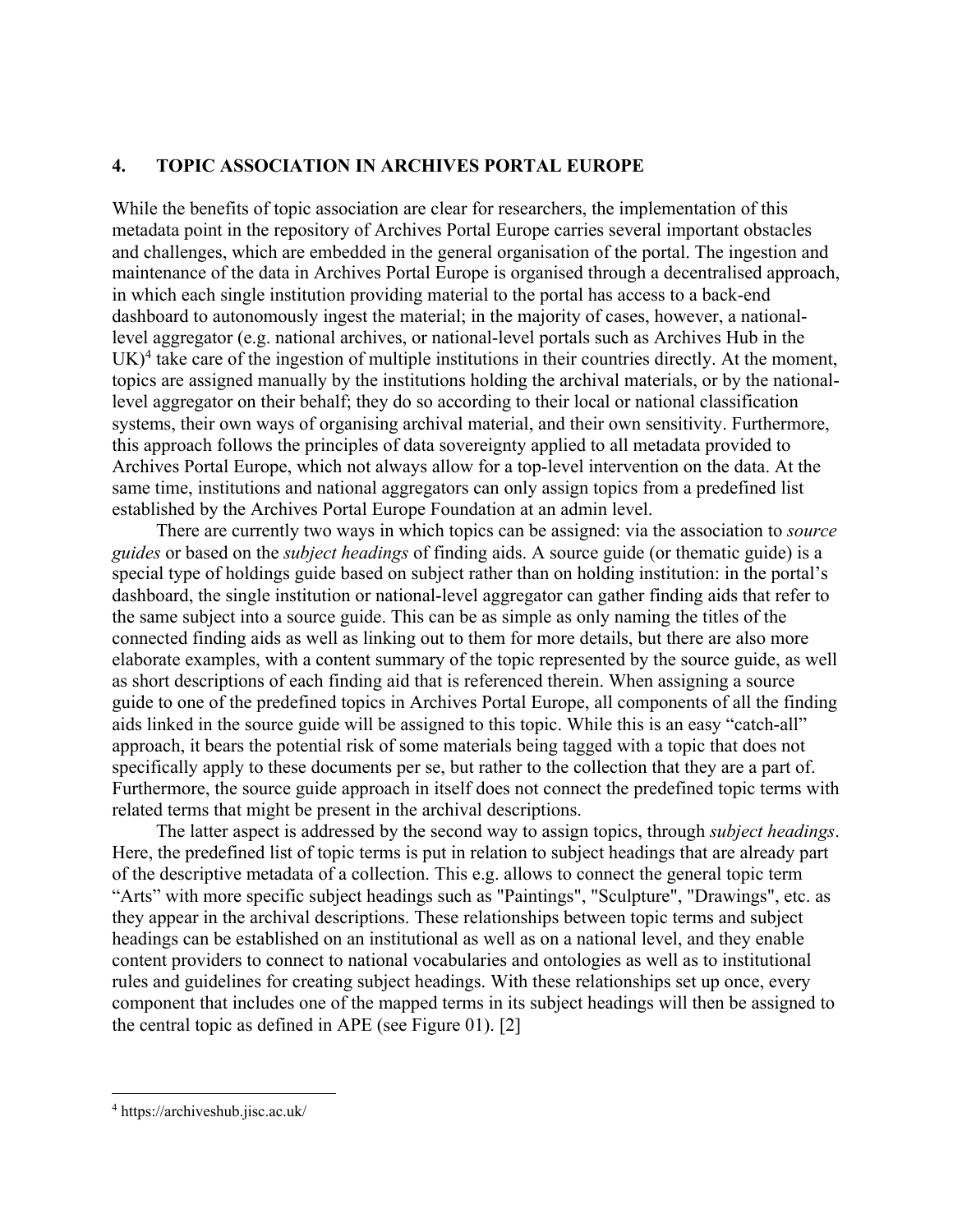

Figure 01 – topic assignment workflow

Topics are currently far from being comprehensive of what is available on Archives Portal Europe on any given subject. On the contrary, several topics are clearly not representative of the whole repository, with only a handful of documents tagged on subjects that are actually strongly present in European history (e.g. the topic "Napoléon I, Emperor of the French" is currently only associated with six descriptive units). This depends on three main factors.

First, the organisation and definition of the topics needs levels of coordination and agreements amongst archives that have been started to be discussed only recently. At the moment, the topic list in use was created by the Archives Portal Europe staff and network, closely following the UK Archival Thesaurus (UKAT), the subject thesaurus created for the archive sector in the United Kingdom[23]. While the UKAT is based on the general UNESCO thesaurus structure[24], it is still rooted in the archival tradition of a specific country, and it does not provide a one-size-fits-all solution<sup>5</sup>. The APE's topic list is being currently reviewed with a more interactive approach by all country representatives, but the new structure will not enter into function for the foreseeable future.

Secondly, the semantic relations between documents and topics are still at the discretion of the single archivist conducting the association, and decisions are often made on the basis of preexisting archival traditions that may strongly vary from country to country. Some countries have national vocabularies in place, which are used by archivists when creating subject headings, while others do not. Some institutions use national vocabularies alongside their own rules and guidelines in creating subject headings, while others have decided not to use national vocabularies when they originated from libraries and/or museums, or when there is the impression that archives' material could not be represented comprehensively. Lastly, there are institutions that specifically decided against including subject headings in the finding aids, for reasons of resources in keeping up with the task of archival description in general. This impedes the linking of finding aids to topics through semantic affinities.

The combination of these aspects leads to the current state of play, where only a handful of countries has had their metadata available in a way that would have made it easy to connect to the topics at the time of ingestion in Archives Portal Europe, and where most archival institutions do not have the means to conduct topic association manually. While the latter challenge could be overcome with the application of the source guide approach, this is only high-level, and adding the information manually to each archival collection is not feasible with human workforce only, not even via crowdsourced projects.

<sup>&</sup>lt;sup>5</sup> For example, France follows a series of vocabularies set up by the French Ministry of Culture [18]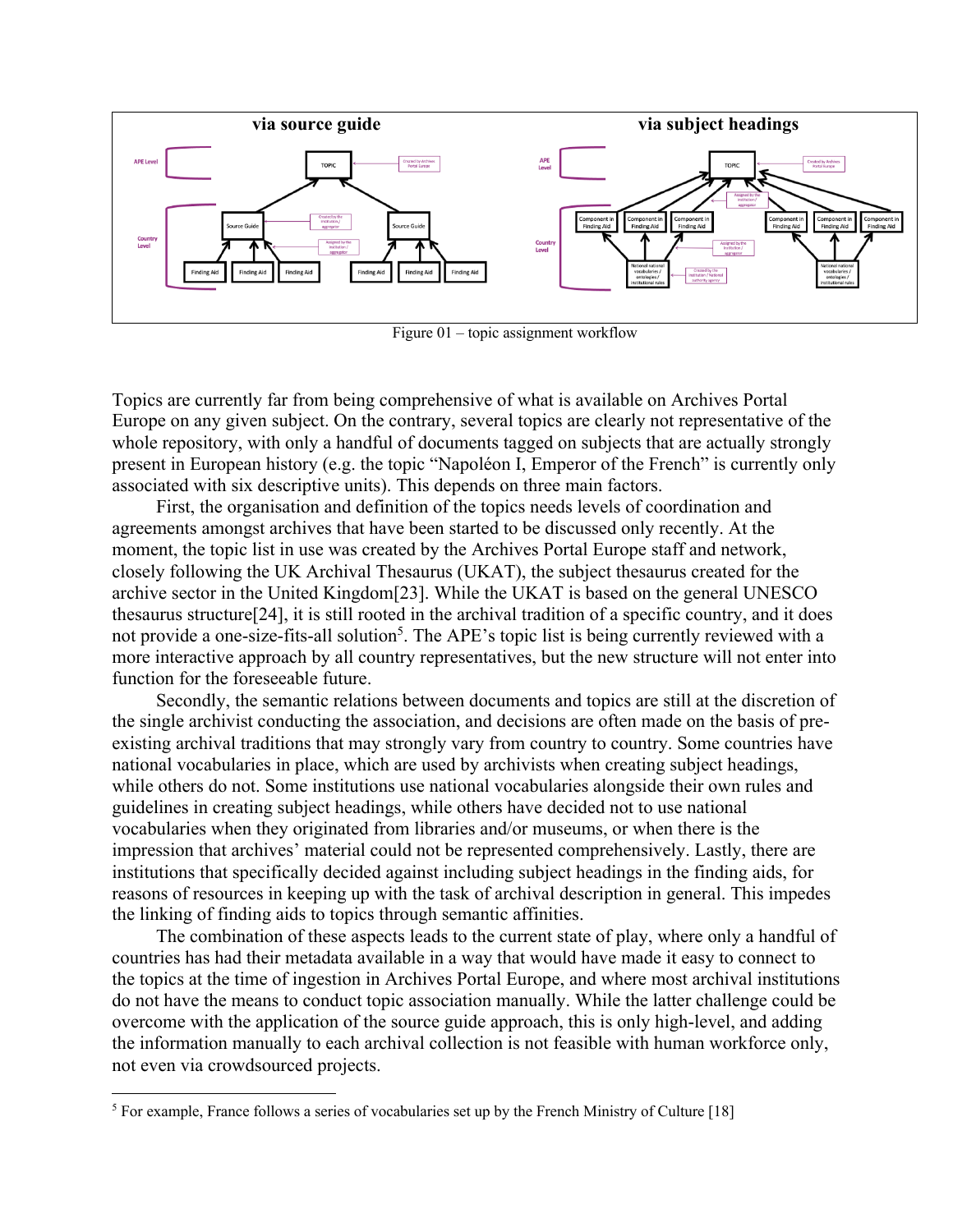At the moment, Archives Portal Europe features 62 topics which vary from very general ones, such as "Economics" or "Education", to specific entities, such as "German Democratic Republic" or "Napoleon I." The size of topic association varies from as little as five to as many as 400 thousand descriptive units being associated with a specific topic; however, this is not reflective of the specificity level of a topic: something as general as "Statistics" includes only 5 associated records; a specific topic such as "German Democratic Republic" includes more than 100 thousands records. France is the only country that has participated significantly in topic association, contributing to 60 existing topics, strongly shaping the outlook of the existing topics architecture; in much smaller measures, Germany has contributed to six topics; Poland to two, and Finland and Latvia to one topic each. In total, less than 2 million documents have been assigned to one or more topics, over a total repository of 280 million; a mere 0.69% of the data available in Archives Portal Europe (see Table A). Manual topic association, whether carried out through crowdsourcing or by professional archivists, has clear limits to what can be achieved in the presence of such a vast and varied repository. Automated topic detection, however, could open the doors to a complete redesign of the research approach, and new accessibility, of the portal.

# **5. TOPIC DETECTION: BUILDING A NEW TOOL**

The first prototype of an automated topic detection tool was developed on a test sample out of the whole dataset of Archives Portal Europe, consisting of a pool of nine topics and a total of 457,000 descriptive units (see Table B for a full list). The topics were selected according to the following criteria:

- Multilingualism: As the vast majority of documents currently tagged with a topic have been contributed by institutions either from France or from Germany, the first challenge was to find a balance between having languages with a big enough representation in the test data to learn from and finding topics that included documents from more than one country, and hence in more than one language, to address the multilingualism that is central in the context of Archives Portal Europe. In most cases, this meant using topics that included documents in French and German, but this criterion also led to including languages that are less tackled in NLP, such as Finnish, Latvian, and Polish.<sup>6</sup>
- Representation: The pool of selected topics tried to represent the variety of topics in Archives Portal Europe. Topics varied in size and scope, from the very specific ("Napoleon I"; "German Democratic Republic") to the very generic ("Economics"); from referring to a specific type of record ("Maps"), to a historical practice ("Genealogy"), to a certain group of

<sup>6</sup> With regard to languages used in the archival descriptions, it is important to notice that most of the times the language of description equals the official language (or languages) of the country where the institution holding the materials is located. This in turn often matches the language of the records themselves, but not necessarily: for example, a medieval charter from the Hungarian National Archives may be described in Hungarian but be written in Latin. Furthermore, there are also cases where not only the documents, but the archival descriptions of those documents are in another language than the (currently) official language of the country. For example, the city archives of Nice, France, hold many archival descriptions in Italian, for historical reasons. The metadata standard currently used in APE only allows for the identification of the language of the actual document, not the language of the description; furthermore, this element is an optional metadata field, making it difficult to rely on the metadata for detecting a document's language. In future versions of the prototype the language of each description will be automatically assessed, in order to generate a new metadata field.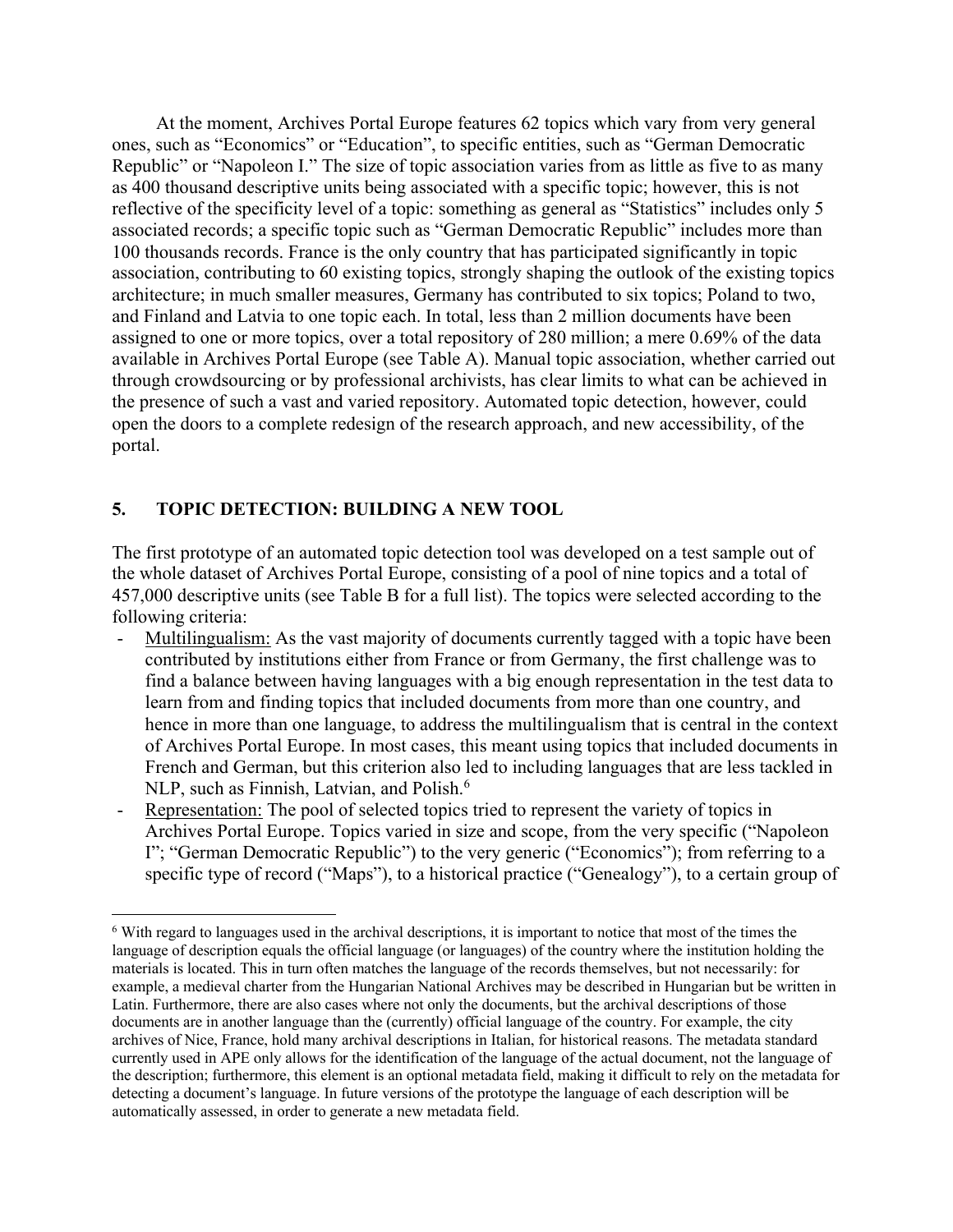records creators ("Notaries"); from being barely sketched (6 records on "Napoleon I", 765 for "Slavery") to being already a useful tool for research (40,000 on "Genealogy", from three different countries).

- Entities & Concepts: To address two of the main search approaches in archival research, persons/places and subjects/themes, the selected topics also aimed at including entity-based topics such as "Napoleon I" or "German Democratic Republic"; concept-based topics such as "Economics" or "Slavery"; and mixed topics such as "First World War", which contains both entities and concepts.

Using this sample, we developed a prototype to highlight the potential and the challenges of cross-lingual topic detection, as well as a new approach to information retrieval based on this. The tool has four main components: a supervised topic detection algorithm that works across languages; a topic taxonomy of relevant words; two information retrieval functions that allow users to browse for information across languages on a given concept or entity.

# **5.1 Cross-Lingual Topic Classification**

The first step addressed during the development of the prototype was the training of a supervised classifier for topic detection on the collection, considering as "documents" the descriptive units within a finding aid.<sup>7</sup> The developed tool could be used both for enriching materials not already manually labelled and to discover entries that might be relevant to a specific topic beyond the label they are currently associated with (for instance a document under "First World War" but also relevant for the topic "Economics"). In recent years, the NLP community has intensively focused on distributional semantics and word embedding methods in order to move beyond word-frequency approaches to determine text similarity[16]. These methods have become increasingly useful also in cross-lingual scenarios[7], as they allow to capture underlying topic similarities without requiring complex machine translation systems. In our experiments we have employed Fast-Text word-embeddings from all languages present in our dataset $\delta$  and aligned in a common cross-lingual "semantic" space by the project MUSE[6]. We represented the description of each descriptive unit in the collection as the averaged vector of all its words, therefore obtaining a single "document embedding" for each description. Then we trained a supervised topic classifier (a multi-class Support Vector Machine) in a 10-fold cross validation setting, using these document embeddings as feature-vectors, similar to what has been done already by Glavas et al.[7]. This approach achieved really high performance, identifying the correct topical label for the materials in over 90% of the cases.<sup>9</sup> We additionally ensured that the classifier was

 $<sup>7</sup>$  A descriptive unit in this context is any unit of archival description that is treated as a potential result by the current</sup> search process in Archives Portal Europe. These can be descriptions of the actual records themselves, or descriptions of higher levels, including the collection level. The tool used the Solr results in JSON format for each of these "documents", where some major parts of the archival description are captured in singular fields (e.g., the title of the unit itself or of the upper hierarchical levels that this unit is a part of). However, other parts of the archival descriptions are only included in a placeholder field of the Solr index, capturing all additional metadata that might be part of the original EAD-XML file. This is currently not part of the "document" as used by the tool. <sup>8</sup> Word Embeddings, pre-trained on Wikipedia, are available on GitHub at this link:

<sup>&</sup>lt;https://github.com/facebookresearch/MUSE>

<sup>&</sup>lt;sup>9</sup> We obtained over 0.9 of both micro and macro F1-score, which is the harmonic mean of precision and recall. To know more see the documentation of the metrics on Scikit-learn, the library we adopted: https://scikitlearn.org/stable/modules/generated/sklearn.metrics.precision\_recall\_fscore\_support.html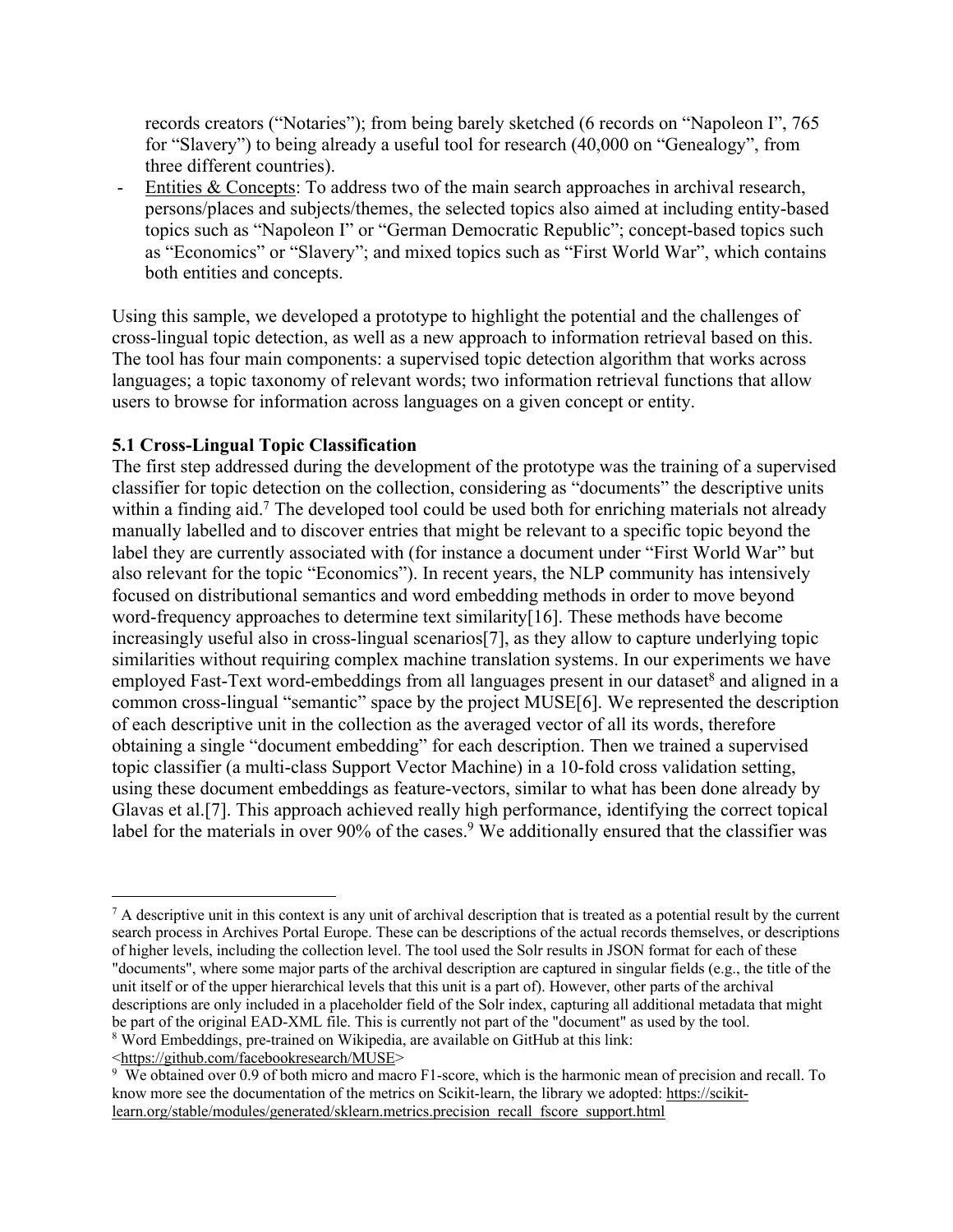correctly distinguishing between topics, and not languages, by conducting an in-depth error analysis.

## **5.2 Topic Taxonomies Generation**

In parallel, in order to generate a first list of potentially relevant entities and concepts, we processed each document using the Spacy python library. We extracted all detected entities (people, locations, organisations, etc.) through a Named Entity Recogniser (NER) and searched for the most relevant corresponding entry in Wikipedia (i.e., the entity in Wikipedia that is most frequently mentioned with such name). <sup>10</sup> Then we provided subject-experts with two lists of potentially relevant topical entities: one list of overall most frequent entities for each topic and a second list of most distinctive entities (i.e., entities that are frequent in a topic but not very frequent in others - this was computed using an entity adaptation of Term Frequency - Inverse Document Frequency (TF-IDF), as in Lauscher et al. [10]). Using these lists as starting points, domain experts curated a series of topic taxonomies by adding additional keywords that they thought were relevant to search for a specific topic in the repository, either because frequently used in relation to a topic (e.g. "efficiency" in "Economics"), or because they represented entities that were clearly related to a subject topic (e.g. "Stasi" for "German Democratic Republic"). Domain experts included historians and archivists, thus combining the sensitivity around a topic from both the point of view of researchers, and of records managers; they were also selected amongst different countries, thus expanding the pool of languages present in the taxonomies by Maltese, Italian, English, Norwegian, Spanish, and Portuguese.

# **5.3 Concept search**

Relying on both the cross-lingual classifier and the generated taxonomies, we then developed a function for browsing the collection for concepts across languages; in order to further test the functionalities, we added English and Italian as supported languages for user queries. Given a user query in one of the supported languages, for instance "traité" in French, this would be represented as a cross-lingual "document" embedding, similar to the approach employed above. Then, using the trained topic classifier, we would be able to detect the potentially relevant topics for the query (e.g. "First World War" and "Notaries"). Next, we would rank all materials in the collection by measuring the "semantic" similarity of their vectors with the vector of the query (we used cosine similarity, a common practice in information retrieval).[25] As we use crosslingual document embeddings, results of this ranking would therefore also be in languages different from the query, but they should supposedly address the same concept; by default we showed only the first 100 retrieved materials, but this can be easily modified in the interface. Wildcards and Boolean operators are currently not supported; nevertheless, because basic algebraic operations are possible in word embedding spaces (see for instance the famous "King  $man + woman = queen$ " in Mikolov et al. [17]) we will explore their usefulness for cross-lingual information retrieval on the APE collection in the future. We finally enriched the presentation of the results by using the constructed taxonomies and suggesting the most relevant topical words and entities, given the user query, as other possible query terms for further exploring the collection. These are selected as they appear in a topical taxonomy relevant for the user query (for instance "First World War") and are semantically similar to the user query. We plan to

 $10$  For the first experiment, we focused on French, German, and Polish. A Named Entity Recogniser (NER) is a tool that automatically identifies mentions of entities (such as people, locations, organisations) in a string of text.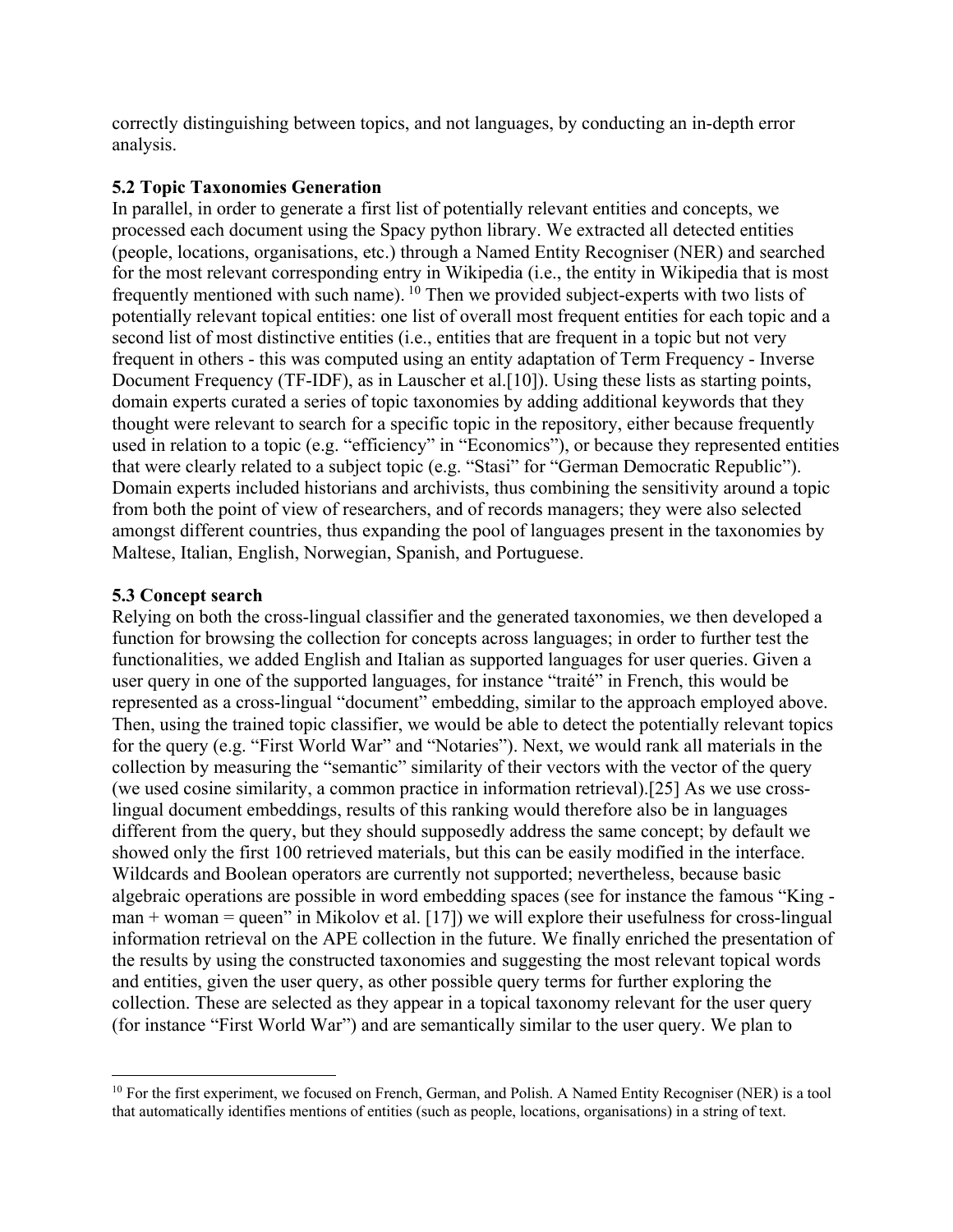further improve this functionality by additionally suggesting topical words that are extracted from the content of the retrieved materials.

# **5.4 Entity search**

As an additional feature we also offer the option to users to search for entities across languages. Instead of relying on cross-lingual embeddings our retrieval function first maps the entity inserted by the user as a query to its equivalent in Wikipedia (when present). Next, it retrieves name variations in the other languages under study,<sup>11</sup> and finally searches for their occurrence in the corpus. While this function is an early prototype and does not fully rely upon entity disambiguation approaches, we found it useful as an additional way of exploring the collection. As for concept search, we provide together with the ranking of potentially relevant documents, an additional list of potentially relevant associated topical words and entities from the taxonomies. In this case, however, we return results only when they contain a mention of the entity (in one of the covered languages), so they might be less than the default cut-off (set at 100 materials).

All of the steps presented in this section are in their early stages; while they will be extended in the future to include other NLP functionalities (e.g., entity disambiguation approaches, pretrained deep language models) they already show the potential of our strategy for cross-language topic detection and information retrieval. The current status of the prototype, together with future developments, is available on APE's GitHub page[1]; once fully developed, the tool will be released as open source, following the general development principles of APE.

# **6. TESTING THE TOOL**

While the tool was designed to be applied to the complete dataset of Archives Portal Europe, testing on the whole repository would require processing power and memory space beyond the scope of this proof-of-concept. We thus concentrated on a sample of 457,538 descriptive units, corresponding to nine selected topics.

First of all, several keyword searches were conducted for each topic, according to the following criteria:

- The keywords had to be relevant to the topic in question
- One keyword for each topic had to be an entity (ideally a person or a place)
- One keyword for each topic had to be a concept
- One search for each topic had to be a combination of two or more keywords (with the caveat that the tool is not yet working with Boolean operators to distinguish between several keywords being used as a complete text string, and several keywords being used in combination with each other);
- If a keyword could be both a concept and an entity (e.g., "Keynes" as John Maynard Keynes or as in a Keynesian policy), the search would be done both as an entity, and as a concept

<sup>&</sup>lt;sup>11</sup> We pre-process name variations removing leaving life dates aside for persons or other characteristics sometimes included in brackets.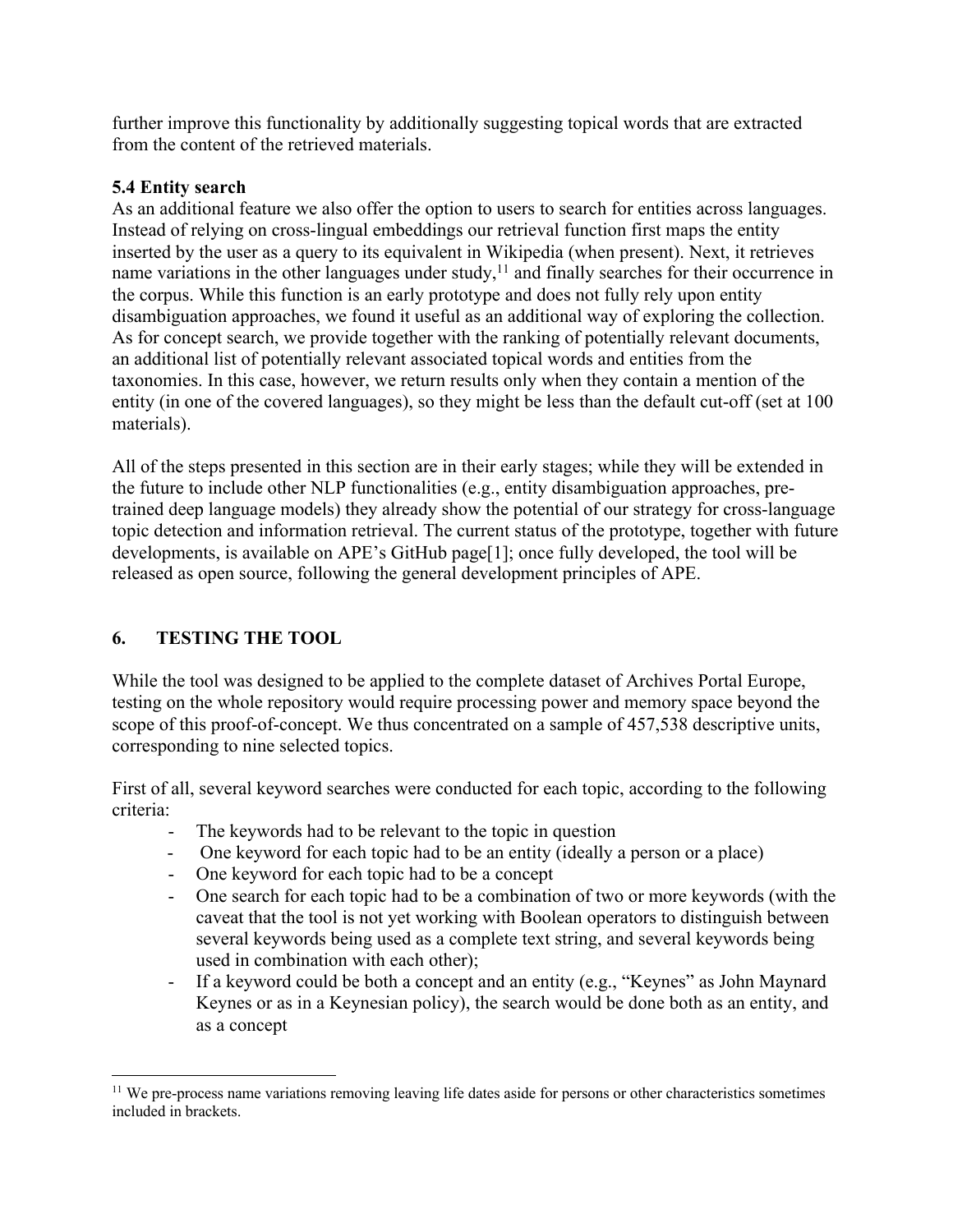- Taking into account the language distribution of the test dataset, each search was conducted in French and German, by far the most represented languages in the sample;
- At least one of the other languages under consideration was used: Polish and Finnish, as well as Italian, English, and Slovenian.

For each query, the tool returned the 100 most relevant results or fewer, if the tool could not detect at least 100 results (this was particularly the case of search for entities, as they are narrower). Firstly, we captured how many results were already tagged with the topic that the keyword suggested, and how many were tagged with other topics. As we worked on the assumption that all the material tagged by the archivists operating in the APE dashboard was correctly assigned, we trusted that all results *already tagged* with the topic in question were relevant. We checked instead how many results *not tagged* with the topic in question were indeed relevant. As it would have been impossible to run a thorough testing by checking all the results provided, we checked up to the first 10 results for each of the other topics.<sup>12</sup>

Because the research focussed on topic detection, a result was considered relevant if it was clearly and beyond doubt related to a topic, whether or not the result was also related to the specific search query. For example, when searching "Keynes" with the search interest of the topic "Economics," a document was considered to be relevant when its description referred to Keynes, and furthermore to an economic context, such as a document tagged under the topic "First World War" that related to Keynes' role in the Versailles peace conference. On the other hand, a document referring to Keynes attending a performance given by his wife, Lydia Lopokova, would have been considered not to be relevant to the topic of "Economics", even though it were a match for the entity "Keynes."

Other elements from the results that we captured were the language of the search results; the list of the 10 most relevant topical words suggested by the tool, based on the taxonomies; and how many of the suggested topical words were indeed pertinent to the topic under consideration. In total, 153 keyword queries were conducted.<sup>13</sup>

## **7. RESULTS OF THE FIRST TESTING**

The testing of the tool in this proof-of-concept phase aimed to 1) confirm that the tool does what it is expected to do, and 2) evaluate our approaches to the human input in the process of assigning topics and in the creation of the taxonomies. The results gathered should not be treated as conclusive, as the test dataset only represented a very small sample of the repository of Archives Portal Europe (25% of all documents tagged with a topic, and 0.16% overall); however, they aim at identifying patterns, evaluating the performance of the tool, and establishing a workflow in view of the future scaling up of the project.

<sup>13</sup> Appendix A available online at this link:

https://docs.google.com/spreadsheets/d/1MWXJkC6EQjPW8wtf9DSmWnlXorTGJMMMz-AWNDWVL1k/edit?usp=sharing

 $12$  For example, if a search query related to "Economics" returned 100 results of which 36 were already tagged with "Economics", 34 with "World War I", 26 with "German Democratic Republic", and 4 with "Notaries", we checked the first 10 results from the results' list that were tagged as "World War I", the first 10 results tagged as "German Democratic Republic", and all the results tagged as "Notaries"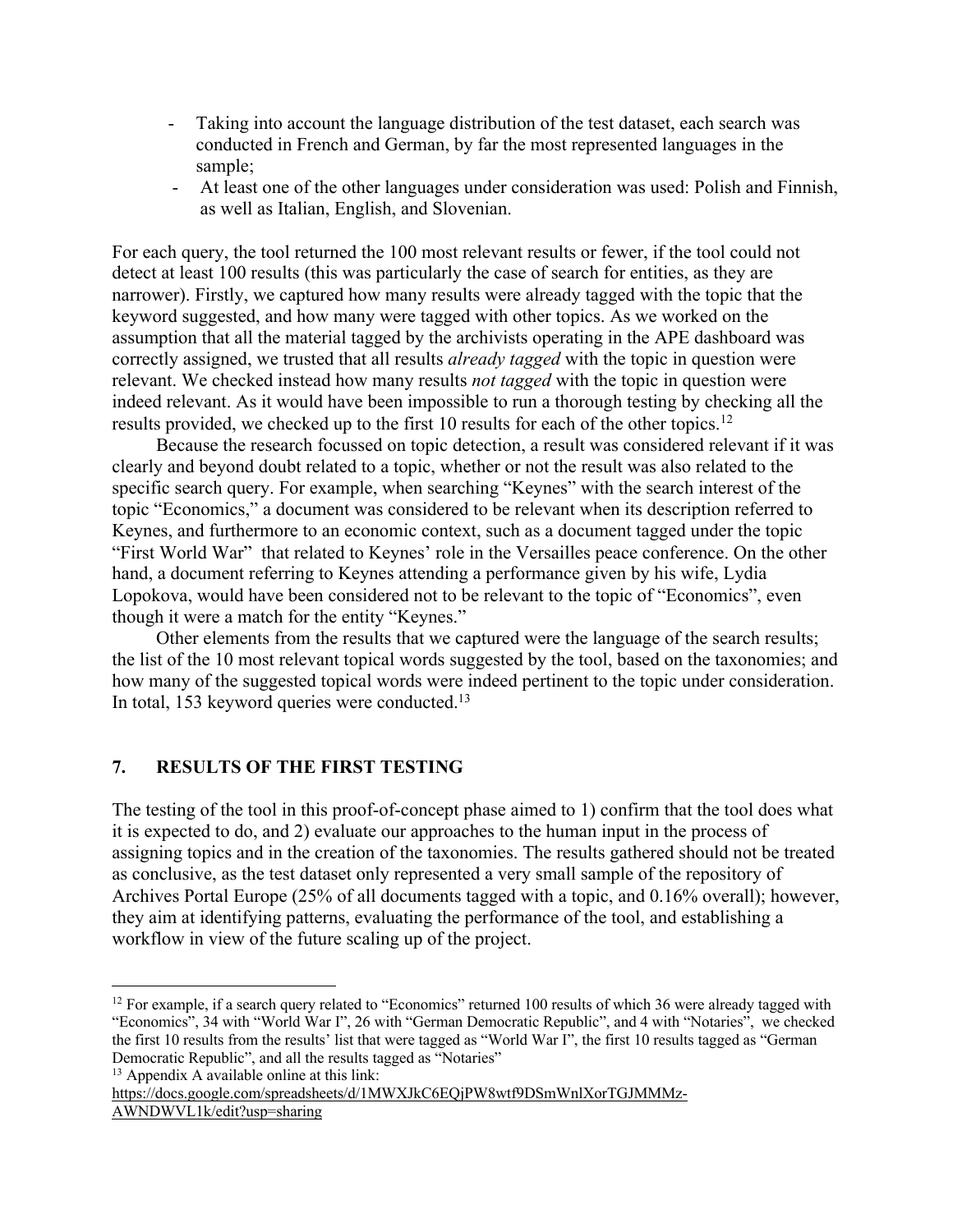### **7.1 Cross-lingual topics classification**

*An important function of the tool is the identification of documents related to a keyword subject and topic independent from the language. Initial results show that the tool does perform this task, in spite of several hindrances.* One of the problematic aspects of the dataset (which is however representative of the overall current portion of tagged documents in the portal), is that the majority of the tagged documents are either in French (37.5%) or in German (32.9%), with the final 30% divided between Polish, Latvian, and Finnish. This meant that the tool was mainly trained on the basis of documents in French or German, which we addressed with the application of Fast-Text word embeddings, and their alignment in a cross-lingual "semantic" space, in order to broaden the tool's functionalities to the other three languages represented, plus two additional ones that are usually part of such multilingual settings (we chose English and Italian, as both languages are strongly represented in Archives Portal Europe amongst the non-tagged documents). In terms of testing, we have followed the breakdown of languages when choosing our search terms, but have aimed at bringing the percentages down, at least to a certain extent, by including further search terms from other languages. Despite these efforts, the result cap at 100 may have also lowered the chances of a document from the "underrepresented" languages being included in the list. Given these premises, it should not be surprising that the results of the searches were mostly in French or German (see Table E).

It is interesting however that there was a higher number of cases where the language of the search term differed from the predominant language of the search results (56.8% of all searches) rather than remaining in the same language context (43.2% of all searches). This occurs more often in entity searches (62.3% return results in other languages) than in concept searches (51.9% returns results in other languages). While more testing will be needed, we hypothesise that this is due to archival descriptions largely re-using the administrative language of the records creators, which is not "standard" nor "natural", and therefore presents additional challenges in NLP.

A second interesting observation is that in terms of changes from one language to another, language families play a role, e.g. English search terms result more often in German search results than in French ones, while Italian search terms result more often in French search results than in German ones. Finnish on the other hand, from the North-Eurasian Uralic languages family, generates search results in a larger variety of languages (there are instances in which a search in Finnish gives twice the results in Italian than it does in Finnish or German).

A third important observation is that connecting documents via semantically similar entities and concepts allowed to retrieve results in other languages than the official one of the country where the institutions are located, for example archival descriptions in Italian held in French institutions, which can be most likely explained with the changing borders and administrations of several territories.

### **7.2 Most relevant topical words**

*The findings with regard to the word lists, which the tool currently uses as a list of suggested terms that could also be of interest based on the search that has been conducted, provided mixed results which should be investigated further.* The assumption is that this is less to do with the initial extraction of entities and the definition of the most frequent and the most distinctive entities for each topic, but more with the extension of these lists. This step mainly relied on the availability and engagement of the partners of the Archives Portal Europe network and of domain experts to provide additional entities to enhance these lists; while this has provided lists in many different languages, it has also led to the status quo that English, which is not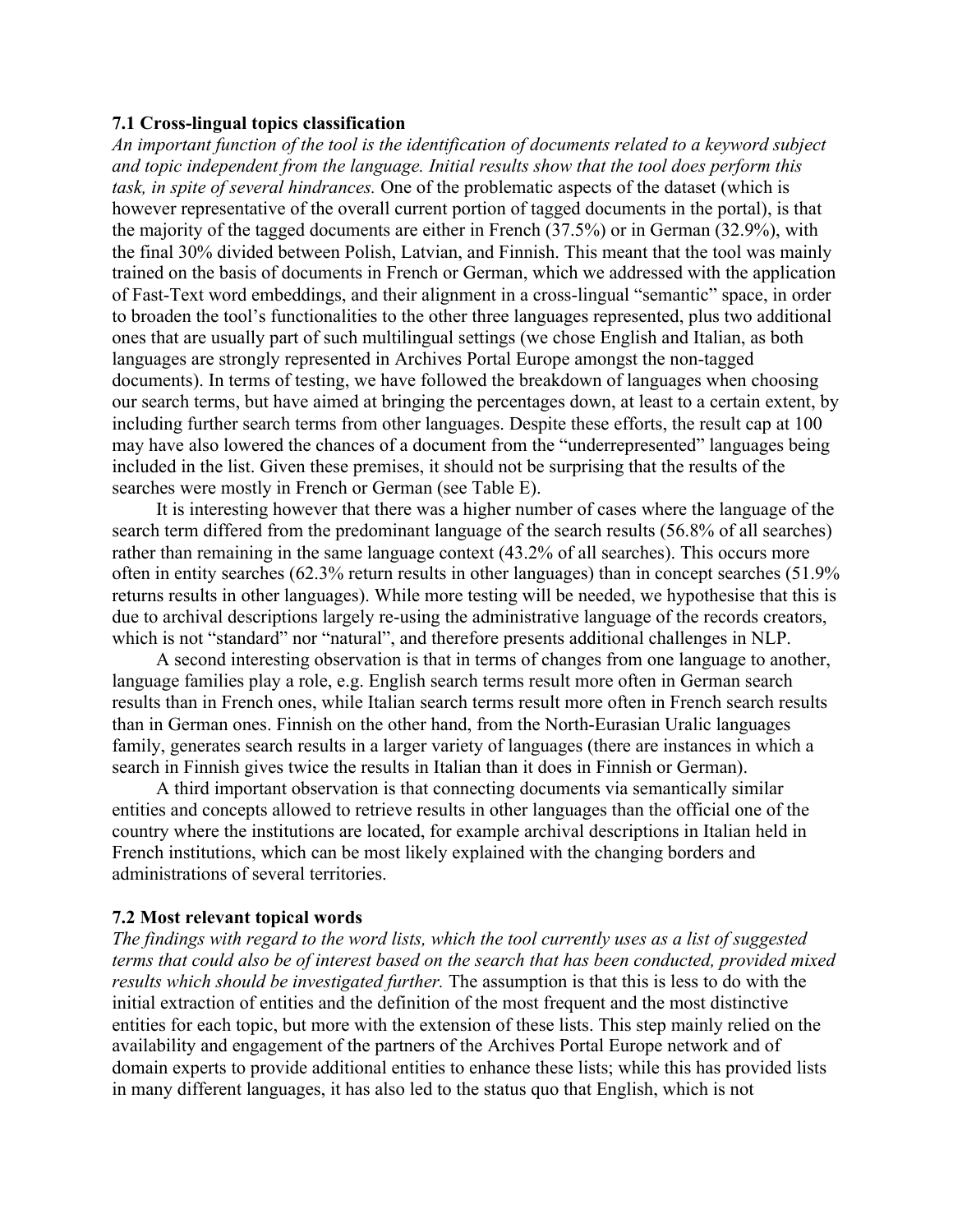represented as a language in the documents of the test dataset, makes up nearly 40% of the total 1,654 taxonomy entries. English furthermore is the language with the highest representation in the taxonomies for five out of the nine topics of the test dataset, followed by French and Portuguese as the languages with the highest representation in the taxonomies for three respectively one of the topics. German, on the other hand, only gets to 5% of the taxonomy entries over all, being ranked second for the topics of "First World War" and "German Democratic Republic", for which German also is the predominant language represented in the documents, but only contributing between 0% and 2.3% of the taxonomy entries of the seven remaining topics.

To illustrate this, below are two representations of the topic "First World War". Figure 02 looks at the languages in relation to:

- The topic itself documents tagged with this topic are predominantly in German (blue), with some smaller part being in French (red);
- The search term used mainly English (black), French and German, with some searches in Italian (purple) and one in Finnish (orange);



The most relevant topical words from the taxonomies.

Figure 02 - A visual representation of languages related to the topic "First World War"

While German and French are the languages of the documents and have been used as often as English as the language of the search term, the colour-coded presentation shows a picture where English seems to dominate the topical words. That being said, Figure 03, which looks at the topics represented by the most relevant topical words shows a vastly homogeneous picture for terms related to "First World War" (blue) with the second predominant topic being "German Democratic Republic" (green), possibly fostered by the fact that this topic also has German as its main language. This again seems to speak positively to the cross-lingual topic classification that the tool provides, despite the improvement potential with regard to the taxonomies themselves.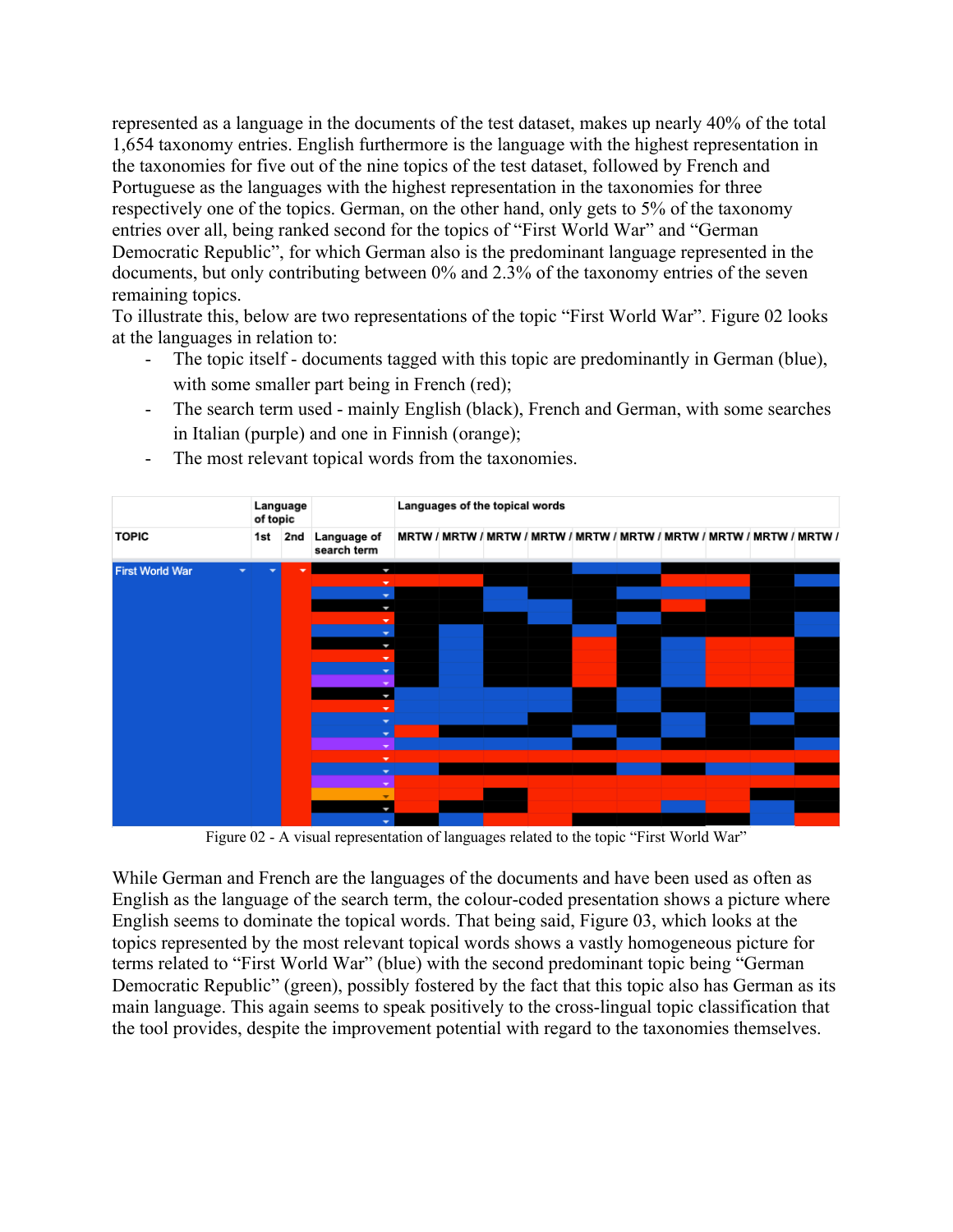

Figure 03 - Topics represented by the most relevant topical words

A second interesting observation with regard to the taxonomies and the most relevant topical words is that there seems to be an inverse relation between the percentage of relevant results in a query, and the number of relevant topical words suggested. As shown in Table C, the higher the number of new relevant results detected by the tool, the lower the number of relevant topical words suggested, and vice versa. While the picture across all nine topics of the test dataset is not entirely conclusive, this is an area to investigate further. It could especially be interesting to study 1) if there is a certain correlation between the type of topic (general vs. specific, entity vs. concept, etc.) and these results: at the moment, the two topics that show the highest percentage of relevant taxonomy entries are both entity-related: "German Democratic Republic" as a geographic entity as well as a collection of organisational and personal entities and "Notaries" as a combination of a functional entity as well as a personal entity; 2) if this inverse relation continues to hold when enlarging the test dataset; 3) if this, again, depends on the way in which the taxonomies are created.

# **7.3 Concept searches and entity searches**

The testing included a relatively even number of concept (78) and entity (75) searches. Entity searches had an average success rate (as in, number of relevant new results) of 11.26%; concept searches the slightly lower value of 10.56% average success rate, but with much lower variance. However, the lack of Boolean operators and wildcards in the tool is currently affecting these results, as a multiple terms search does not allow the tool to consider the search as a combination of words, or as a complete string. For example, when searching for the Treaty of Versailles in the context of "First World War", many irrelevant results belonged to the topic "Notaries", because focussed on treaties of various kind, rather than the specific peace treaty in question. The next phases of the project will include the implementation of Boolean operators and wildcards to allow for the combination of several keywords and to compensate for different spellings.

One unexpected result related to entity searches. The initial assumption was that when searching for an entity, the results offered by the tool would be the same, independent from the language. As shown in Table D, this was often not the case. One hypothesis to explain this is the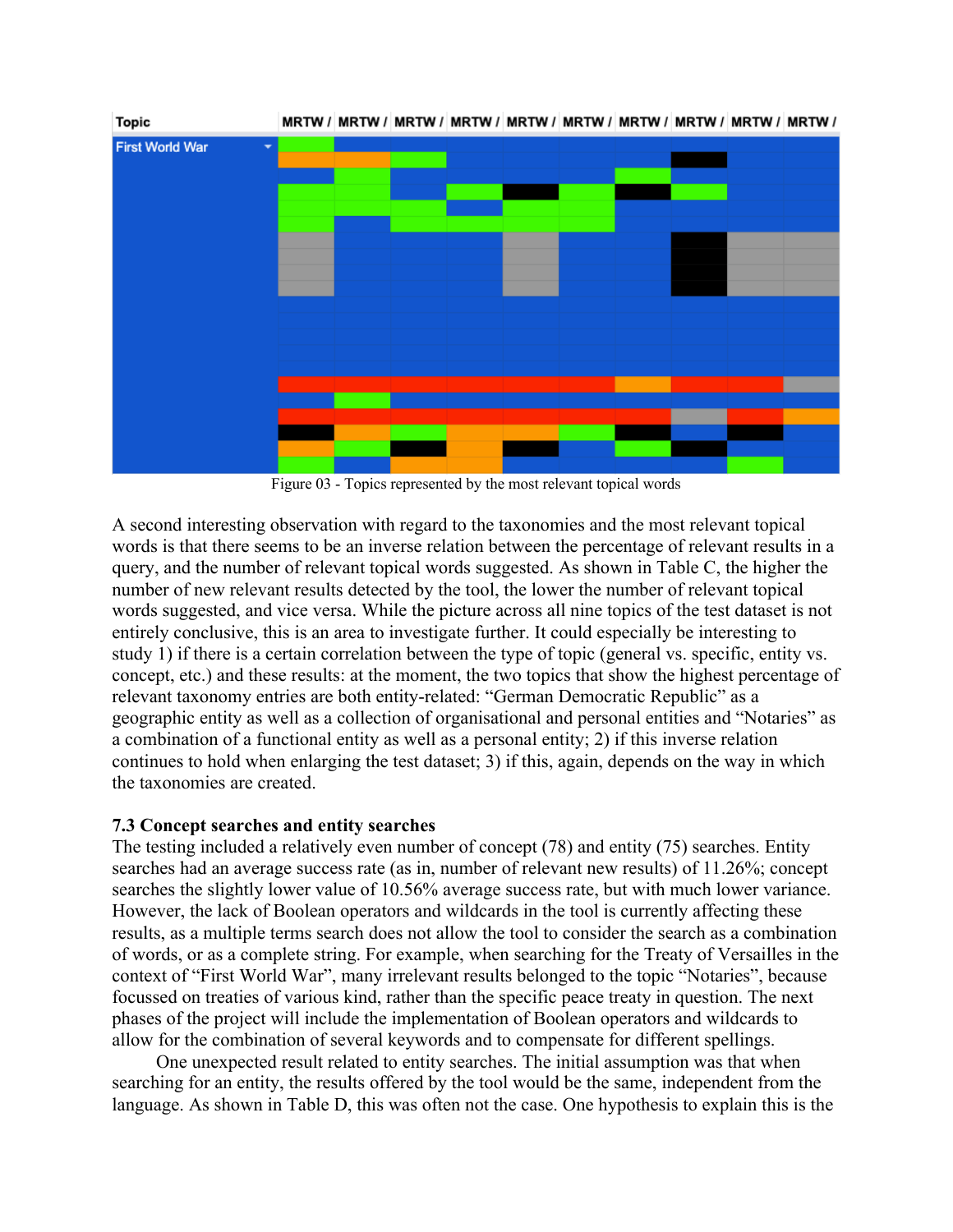the discrepancies in Wikipedia pages in different languages (e.g., a person might have their life dates included in their Wikipedia name in one language, but not in the other, or might have academic or other honorary titles added in one case, but not in all). Throughout this proof-ofconcept phase we tried to address some of these discrepancies, but others may be playing an important role as well. Furthermore, different entities with the same or very similar names present in Wikipedia, are not disambiguated yet by the tool. This is for example the case with searching for "Wilhelm von Preußen" (DE), which returned one result more compared to searches for "Wilhelm, German Crown Prince" (EN), for "Guillaume de Prusse" (FR), or for "Guglielmo di Prussia" (IT), because in the German language the tool currently also included results relating to his great-grandfather "Wilhelm I. (Deutsches Reich)".

## **8. CONCLUSIONS**

This first round of testing was aimed at checking the performance of the tool in its proof-ofconcept phase, identifying areas of further investigation, and establishing a methodology for developing and testing the tool further. Our initial findings gave promising result; in spite of the unevenness of the sample (both in terms of topic representation and of languages included), and the vastness of the possible keyword searches around each topic, a 10% success rate (evenly distributed between concepts and entities) is a generally positive result, which allowed to identify relevant documents related to one topic well beyond the narrowness of direct keyword matching. In spite of the noise to sift through, even one extra document can be useful for research in this multilingual environment. Initial findings have also shown that good results levels come also from not very largely annotated topics (e.g. "Catholicism" only has 1,500 tagged documents, but a success rate of 31.5%), which opens the door for smaller scale projects to extend existing topics and potentially create new ones. This success rate also confirmed the feasibility of the project, and the overall soundness of the tool architecture.

With the proof-of-concept confirmed, a closer look to the results allowed us to elaborate on the next steps of the project. The first line of action for the next phase will be to enlarge the sample both in terms of topics under consideration, and of available languages. Secondly, taxonomies will be improved by combining machine-based extraction and human-based input more interactively and more iteratively. Thirdly, new functionalities will be added to the tool, starting from features that improve retrievability:

- Boolean operators;
- Wildcards;
- Disambiguation of entities;
- The inclusion of other data from the documents, e.g. dates, that might be useful in determining whether a search result is relevant or not.

Furthermore, we will include features that prepare for the full integration of the tool within the functionalities of the portal:

- For each result, the provision of a link to the full description in Archives Portal Europe, so that a user could check all details of a result in order to decide on its relevance;
- Allowing to flag in the tool the result as being part of a topic, when relevant;
- Designing a more user-friendly graphical user interface.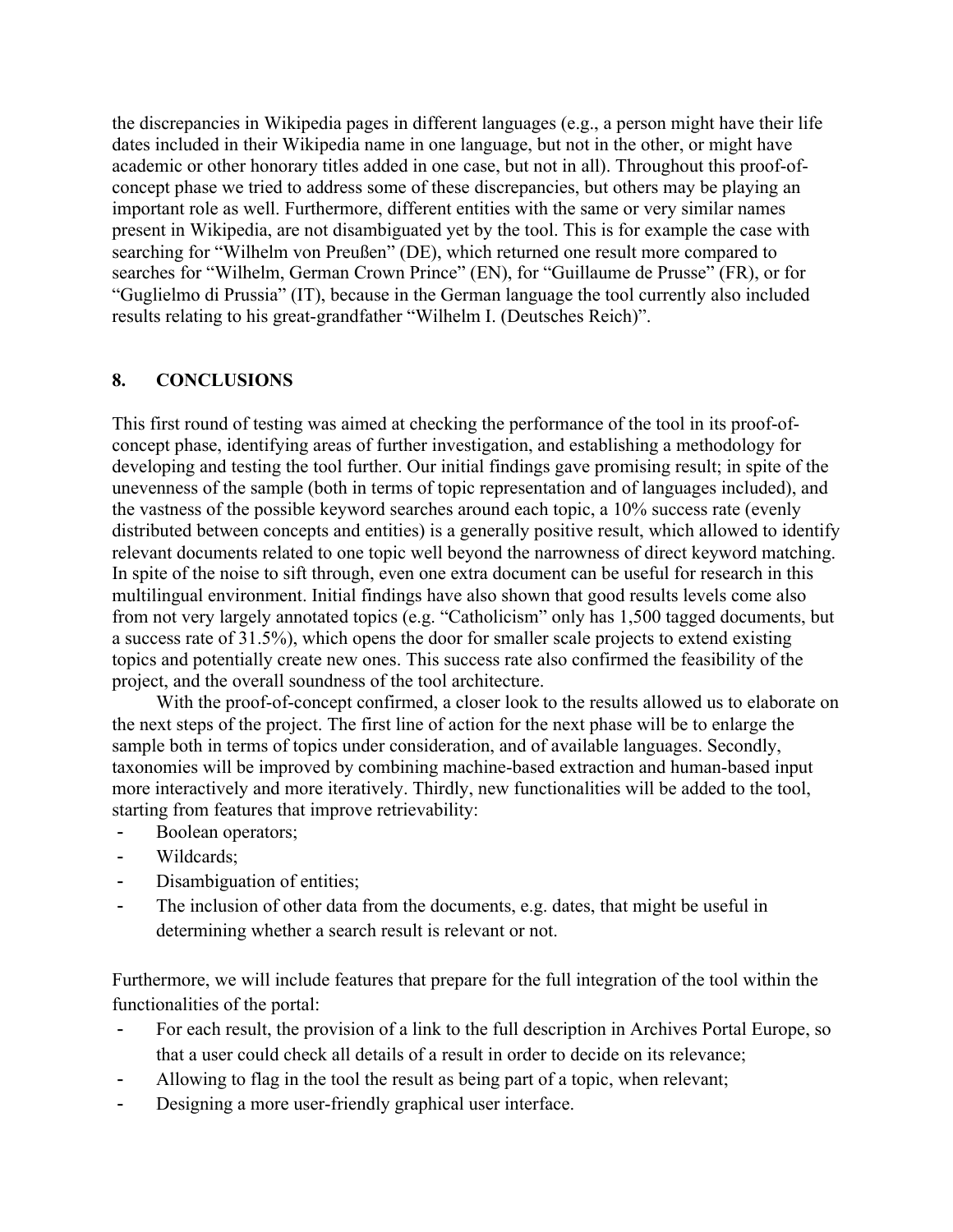Finally, the next stage of the project will start to reflect on various user scenarios for the tool: firstly, the possibility of lowering or increasing the accuracy of retrieval according to the different purposes for which the tool can be used. A user doing historical research in APE may be more inclined to see a different or additional perspective on her/his research topic and will be more willing to accept higher noise levels in the results. Content providers wanting to assign document collections to a specific topic will want to be more precise in order to minimise the possibility of making mistakes in the tagging.

In second instance, and with a more long-term research approach to the project, combining the tool with Linked Data approaches, such as adding URIs to the current literals, may open to whole new lines of research, and of usefulness of Archives Portal Europe as a tool of archival research in a digital environment.

### **9. BIBLIOGRAPHY**

- [1] Archives Portal Europe Foundation. 2020. *ArchivesPortalEuropeFoundation/Topic-Detection*. Archives Portal Europe Foundation. Retrieved October 29, 2020 from https://github.com/ArchivesPortalEuropeFoundation/Topic-Detection
- [2] Archives Portal Europe Foundation. How to use topics Archives Portal Europe Wiki. Retrieved October 29, 2020 from http://wiki.archivesportaleurope.net/index.php/How\_to\_use\_topics
- [3] David M. Blei, Andrew Y. Ng, and Michael I. Jordan. 2003. Latent dirichlet allocation. *J. Mach. Learn. Res.* 3, null (March 2003), 993–1022.
- [4] Su Lin Blodgett, Solon Barocas, Hal Daumé III, and Hanna Wallach. 2020. Language (Technology) is Power: A Critical Survey of "Bias" in NLP. *arXiv:2005.14050 [cs]* (May 2020). Retrieved October 28, 2020 from http://arxiv.org/abs/2005.14050
- [5] Jonathan Chang, Sean Gerrish, Chong Wang, Jordan L. Boyd-graber, and David M. Blei. 2009. Reading Tea Leaves: How Humans Interpret Topic Models. In *Advances in Neural Information Processing Systems 22*, Y. Bengio, D. Schuurmans, J. D. Lafferty, C. K. I. Williams and A. Culotta (eds.). Curran Associates, Inc., 288–296. Retrieved October 28, 2020 from http://papers.nips.cc/paper/3700-reading-tea-leaves-how-humans-interpret-topicmodels.pdf
- [6] Alexis Conneau, Guillaume Lample, Marc'Aurelio Ranzato, Ludovic Denoyer, and Hervé Jégou. 2018. Word Translation Without Parallel Data. *arXiv:1710.04087 [cs]* (January 2018). Retrieved October 28, 2020 from http://arxiv.org/abs/1710.04087
- [7] Goran Glavaš, Federico Nanni, and Simone Paolo Ponzetto. 2017. Cross-Lingual Classification of Topics in Political Texts. In *Proceedings of the Second Workshop on NLP and Computational Social Science*, Association for Computational Linguistics, Vancouver, Canada, 42–46. DOI:https://doi.org/10.18653/v1/W17-2906
- [8] Thorsten Joachims. 2002. *Learning to Classify Text Using Support Vector Machines*. Springer US. DOI:https://doi.org/10.1007/978-1-4615-0907-3
- [9] Yoon Kim. 2014. Convolutional Neural Networks for Sentence Classification. In *Proceedings of the 2014 Conference on Empirical Methods in Natural Language Processing (EMNLP)*, Association for Computational Linguistics, Doha, Qatar, 1746–1751. DOI:https://doi.org/10.3115/v1/D14-1181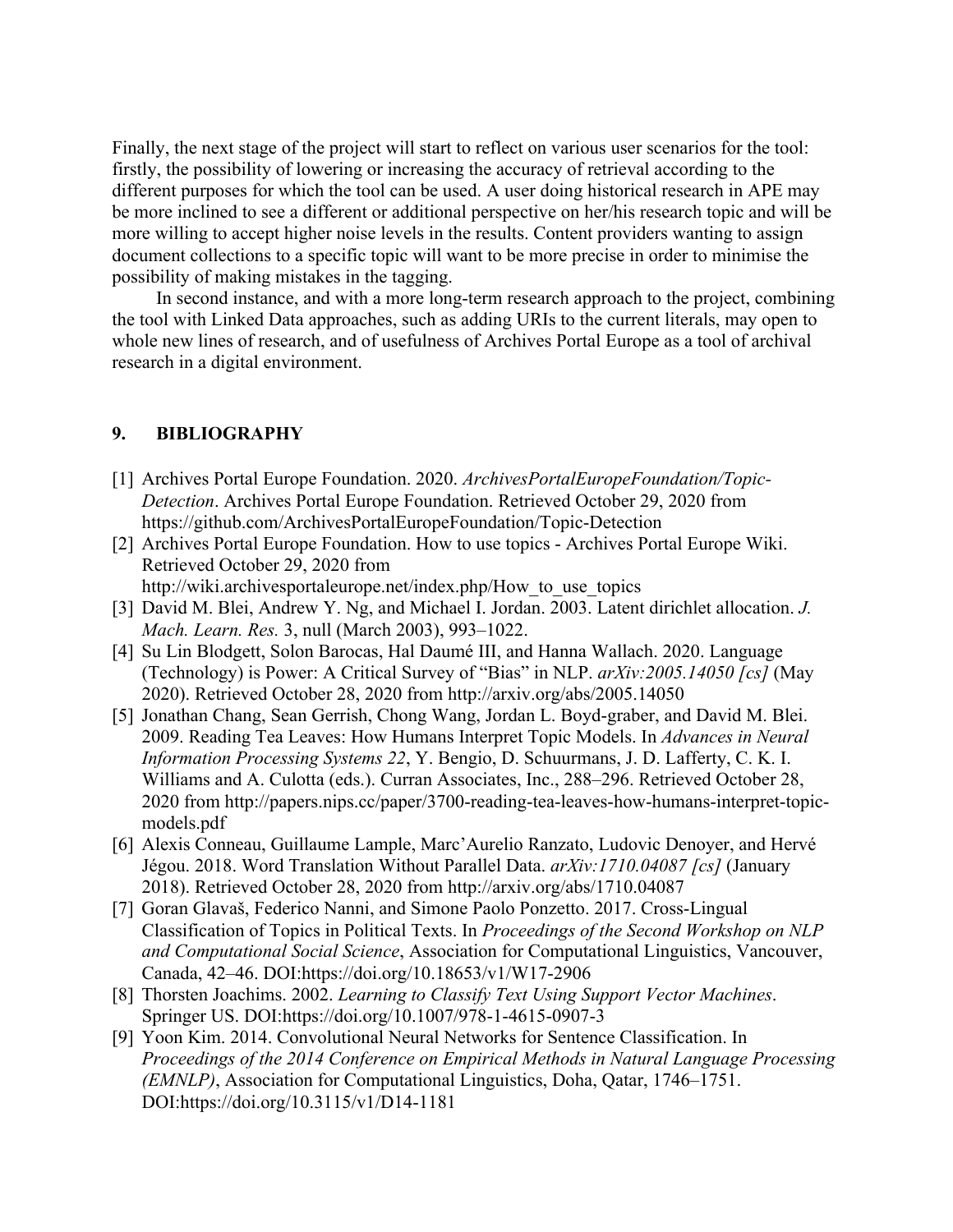- [10] Anne Lauscher, Pablo Ruiz Fabo, Federico Nanni, and Simone Paolo Ponzetto. Entities as Topic Labels: Combining Entity Linking and Labeled LDA to Improve Topic Interpretability and Evaluability. 2, 2 , 22.
- [11] Quoc V. Le and Tomas Mikolov. 2014. Distributed Representations of Sentences and Documents. *arXiv:1405.4053 [cs]* (May 2014). Retrieved October 28, 2020 from http://arxiv.org/abs/1405.4053
- [12] Ana María López Cuadrado. 2018. Archives Portal Europe: los trabajos de normalización archivística en el ámbito europeo y su influencia en el acceso e intercambio de información. *TRIA* 22, (2018), 49–65.
- [13] Thomas Mann. 2008. Will Google's Keyword Searching Eliminate the Need for LC Cataloging and Classification? *Journal of Library Metadata* 8, 2 (June 2008), 159–168. DOI:https://doi.org/10.1080/10911360802087366
- [14] E. Meeks and S.B. Weingart. 2012. The Digital Humanities Contribution to Topic Modeling. *Journal of Digital Humanities* 2, 1 (2012), 1–6.
- [15] Nicolas Merz, Sven Regel, and Jirka Lewandowski. 2016. The Manifesto Corpus: A new resource for research on political parties and quantitative text analysis. *Research & Politics* 3, 2 (April 2016), 2053168016643346. DOI:https://doi.org/10.1177/2053168016643346
- [16] Tomas Mikolov, Ilya Sutskever, Kai Chen, Greg S Corrado, and Jeff Dean. 2013. Distributed Representations of Words and Phrases and their Compositionality. In *Advances in Neural Information Processing Systems 26*, C. J. C. Burges, L. Bottou, M. Welling, Z. Ghahramani and K. Q. Weinberger (eds.). Curran Associates, Inc., 3111–3119. Retrieved October 28, 2020 from http://papers.nips.cc/paper/5021-distributed-representations-ofwords-and-phrases-and-their-compositionality.pdf
- [17] Tomas Mikolov, Wen-tau Yih, and Geoffrey Zweig. 2013. Linguistic Regularities in Continuous Space Word Representations. In *Proceedings of the 2013 Conference of the North American Chapter of the Association for Computational Linguistics: Human Language Technologies*, Association for Computational Linguistics, Atlanta, Georgia, 746– 751. Retrieved October 28, 2020 from https://www.aclweb.org/anthology/N13-1090
- [18] Ministère de la Culture et de la Communication. Les Vocabulaires du Ministère de la Culture et de la Communication. Retrieved October 29, 2020 from http://data.culture.fr/thesaurus/static/en-savoir-plus
- [19] Marta Musso and Arnold Kerstin. 2020. An Archival Repository of Archival Repositories: integrating metadata in Archives Portal Europe. *Moderna arhivistika* III, 1 (2020), 120–139.
- [20] Federico Nanni, H. Kümper, and S.P. Ponzetto. 2016. Semi-supervised textual analysis and historical research helping each other: Some thoughts and observations. *International Journal of Humanities and Arts Computing* (2016).
- [21] Trevor Owens. 2012. Discovery and Justification are Different: Notes on Science-ing the Humanities. *Trevor Owens*. Retrieved October 28, 2020 from http://www.trevorowens.org/2012/11/discovery-and-justification-are-different-notes-onsciencing-the-humanities/
- [22] The National Archives (UK). 2016. Archive Principles and Practice: an introduction to archives for non-archivists. Retrieved October 29, 2020 from https://www.nationalarchives.gov.uk/documents/archives/archive-principles-and-practice-anintroduction-to-archives-for-non-archivists.pdf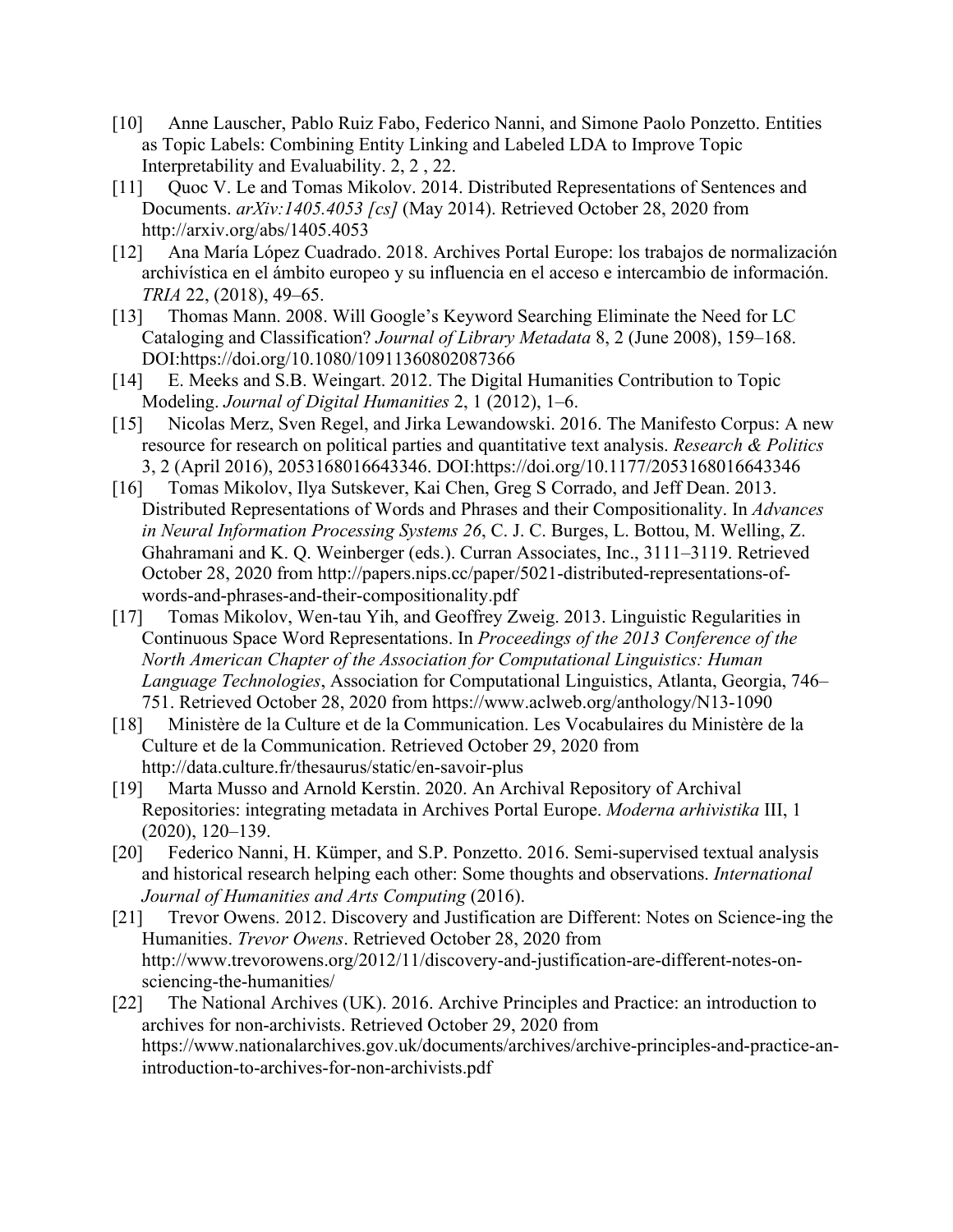- [23] UK Archval Thesaurus. UKAT UK Archival Thesaurus | Home. Retrieved October 29, 2020 from https://ukat.aim25.com/
- [24] UNESCO. UNESCO Thesaurus. Retrieved October 29, 2020 from http://vocabularies.unesco.org/browser/thesaurus/en/
- [25] Ivan Vulic and Marie-Francine Moens. 2015. Monolingual and cross-lingual information retrieval models based on (bilingual) word embeddings. In *Proceedings of the 38th Annual ACM SIGIR Conference on Research and Development in Information Retrieval - Full Papers (SIGIR 2015)*, ACM; New York, NY, 363–372. Retrieved from \$\$Uhttps://lirias.kuleuven.be/retrieve/322606\$\$DVulicMoensSIGIR2015Final.pdf [Available for KU Leuven users]
- [26] Caroline Williams. 2006. 2 Principles and purposes of records and archives. In *Managing Archives*, Caroline Williams (ed.). Chandos Publishing, 3–33. DOI:https://doi.org/10.1016/B978-1-84334-112-3.50002-9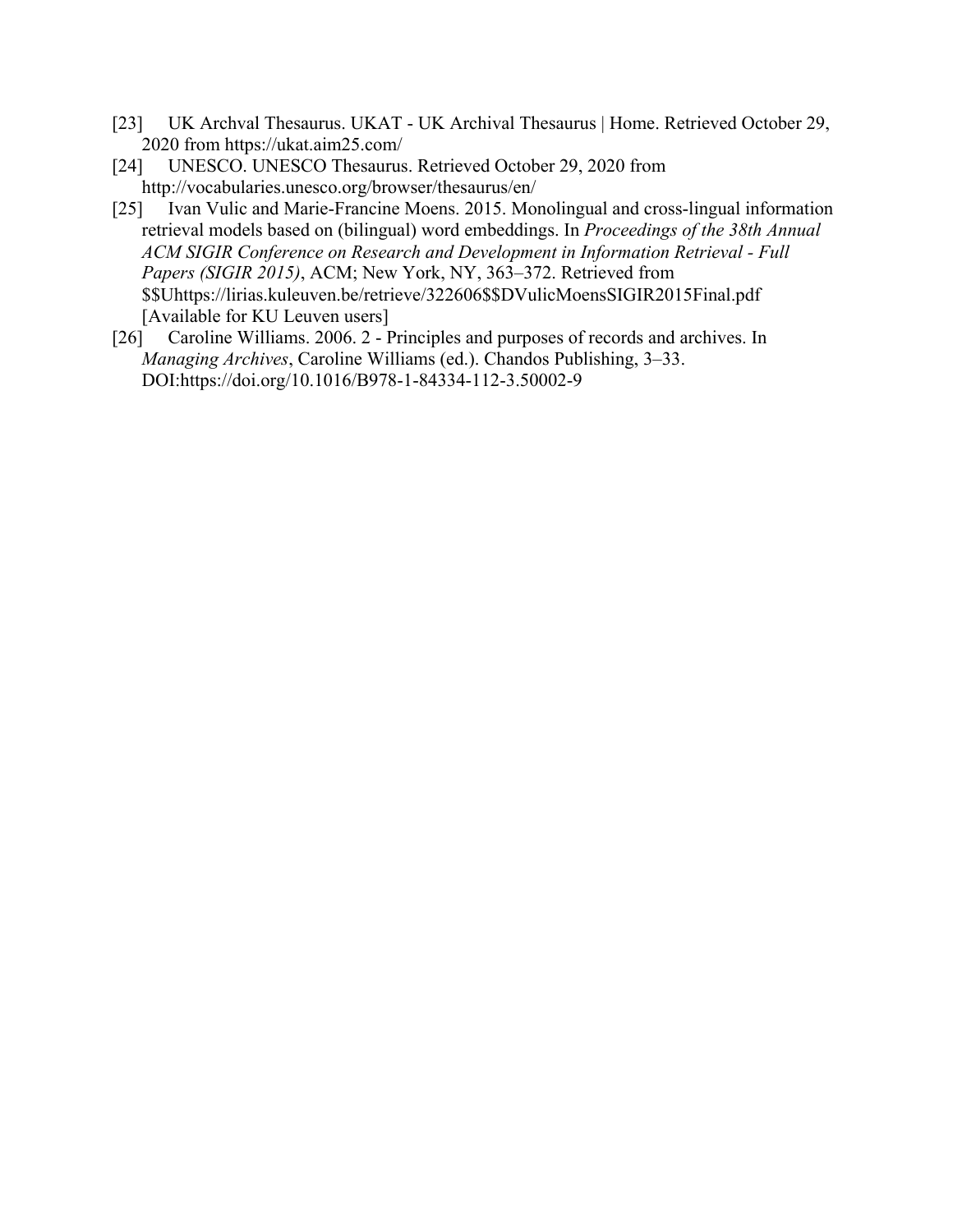| Topic                                        | N. of tagged documents | Countries              |
|----------------------------------------------|------------------------|------------------------|
| Agriculture                                  | 35,677                 | France                 |
| Architecture                                 | 78,145                 | France; Germany        |
| Armed forces                                 | 23,068                 | France                 |
| Arts                                         | 4,093                  | France                 |
| <b>Buildings</b>                             | 88,178                 | France                 |
| Catholicism                                  | 1,499                  | France                 |
| Charity                                      | 321                    | France                 |
| Charters                                     | 3,331                  | France; Germany        |
| Church records and registers                 | 2,056                  | France                 |
| Churches                                     | 721                    | France                 |
| Colonialism                                  | 1,130                  | France                 |
| Communism                                    | 433                    | France                 |
| Concentration camp                           | 43,016                 | France; Germany        |
| Crime                                        | 29,970                 | France                 |
| Culture                                      | 89,248                 | France                 |
| Democracy                                    | 29,829                 | France; Germany        |
| Early modern period                          | 58                     | France                 |
| Economics                                    | 144,157                | France; Germany        |
| Education                                    | 94,914                 | France                 |
| European Union                               | 15,277                 | France                 |
| First World War (1914-1918)                  | 57,445                 | France; Germany        |
| French Revolution (1789-1799)                | 615                    | France                 |
| <b>GDR</b> (German Democratic Republic)      | 117,268                | Germany                |
| GDR parties and trade unions                 | 23,029                 | Germany                |
| Genealogy                                    | 43,792                 | France; Poland; Latvia |
| Genealogy archives                           | 13,763                 | France                 |
| Health                                       | 53,966                 | France                 |
| Heresy                                       | 6                      | France                 |
| Industrialisation                            | 56,793                 | France                 |
| Justice                                      | 91,334                 | France                 |
| Lifestyle                                    | 28,588                 | France                 |
| Maps                                         | 57,119                 | France; Finland        |
| Medical sciences                             | 21,637                 | France                 |
| Medieval period                              | 3,447                  | France                 |
| Monasteries                                  | 204                    | France                 |
| Municipal government                         | 27,088                 | France                 |
| Music                                        | 11,172                 | France                 |
| Napoléon I, Emperor of the French, 1769-1821 | 6                      | France                 |

Table A – Topics in Archives Portal Europe as of October 2020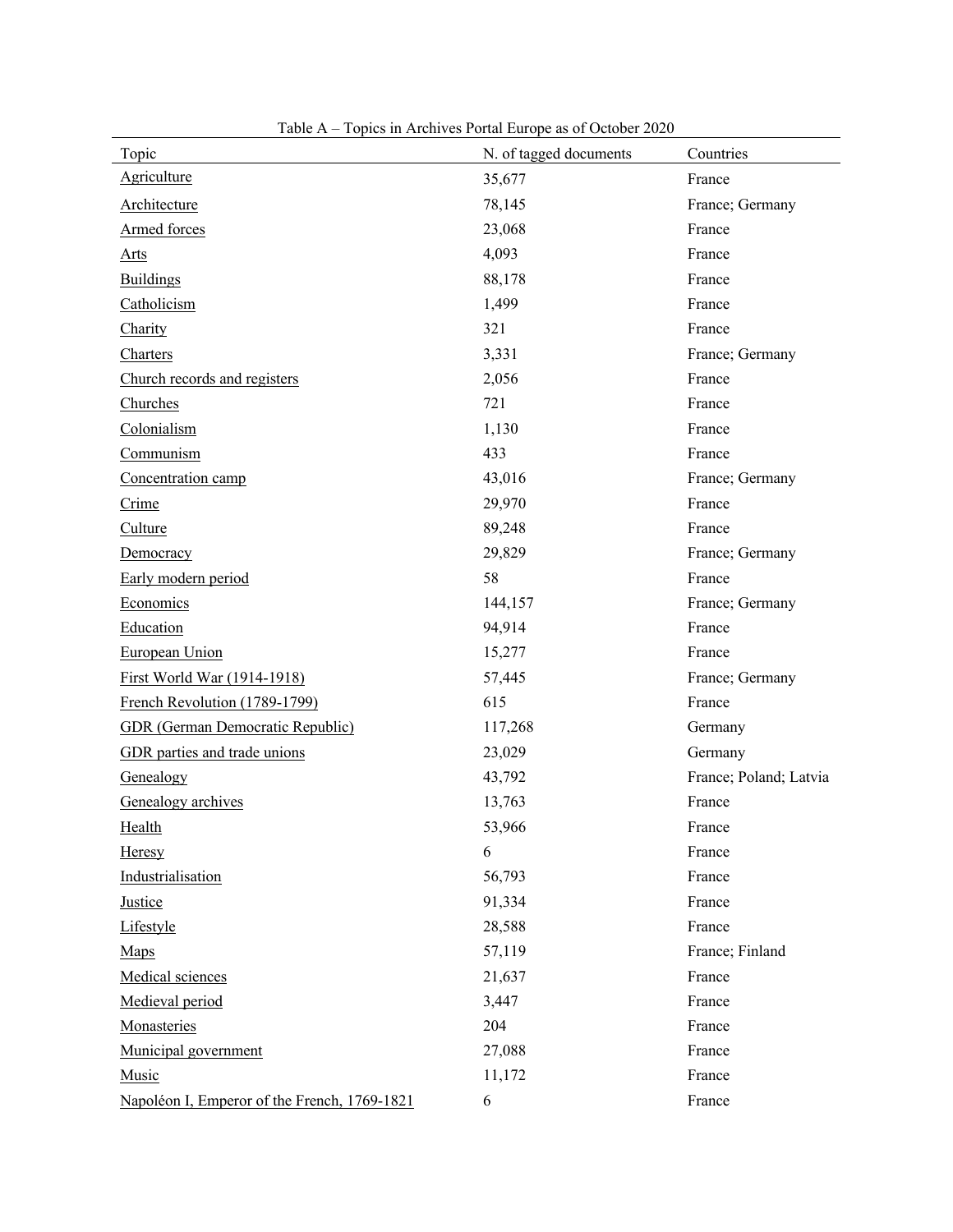| Napoléon III, Emperor of the French, 1808-1873   | 4,641       | France         |
|--------------------------------------------------|-------------|----------------|
| National administration                          | 45,395      | France         |
| <b>Notaries</b>                                  | 35,487      | France; Poland |
| Photography                                      | 149,697     | France         |
| Politics                                         | 41,764      | France         |
| Population cencuses                              | 629         | France         |
| Poverty                                          | 13,059      | France         |
| Protestantism                                    | 15          | France         |
| Religion                                         | 7,545       | France         |
| Revolutions of 1848                              | 6           | France         |
| Royalty                                          | 658         | France         |
| Schools                                          | 73,112      | France         |
| Science                                          | 94,465      | France         |
| Second World War (1939-1945)                     | 32,169      | France         |
| Slavery                                          | 765         | France         |
| Social history                                   | 1,093       | France         |
| Socialism                                        | 15          | France         |
| <b>Statistics</b>                                | 11          | France         |
| Taxation                                         | 30,621      | France         |
| Trade unions                                     | 21,980      | France         |
| Transport                                        | 97,417      | France         |
| Universities                                     | 11,682      | France         |
| Wars (events)                                    | 10,270      | France         |
| Women                                            | 6,390       | France         |
| Total                                            | 1,792,908   |                |
| Total archival descriptions (at 13 October 2020) | 282,110,269 |                |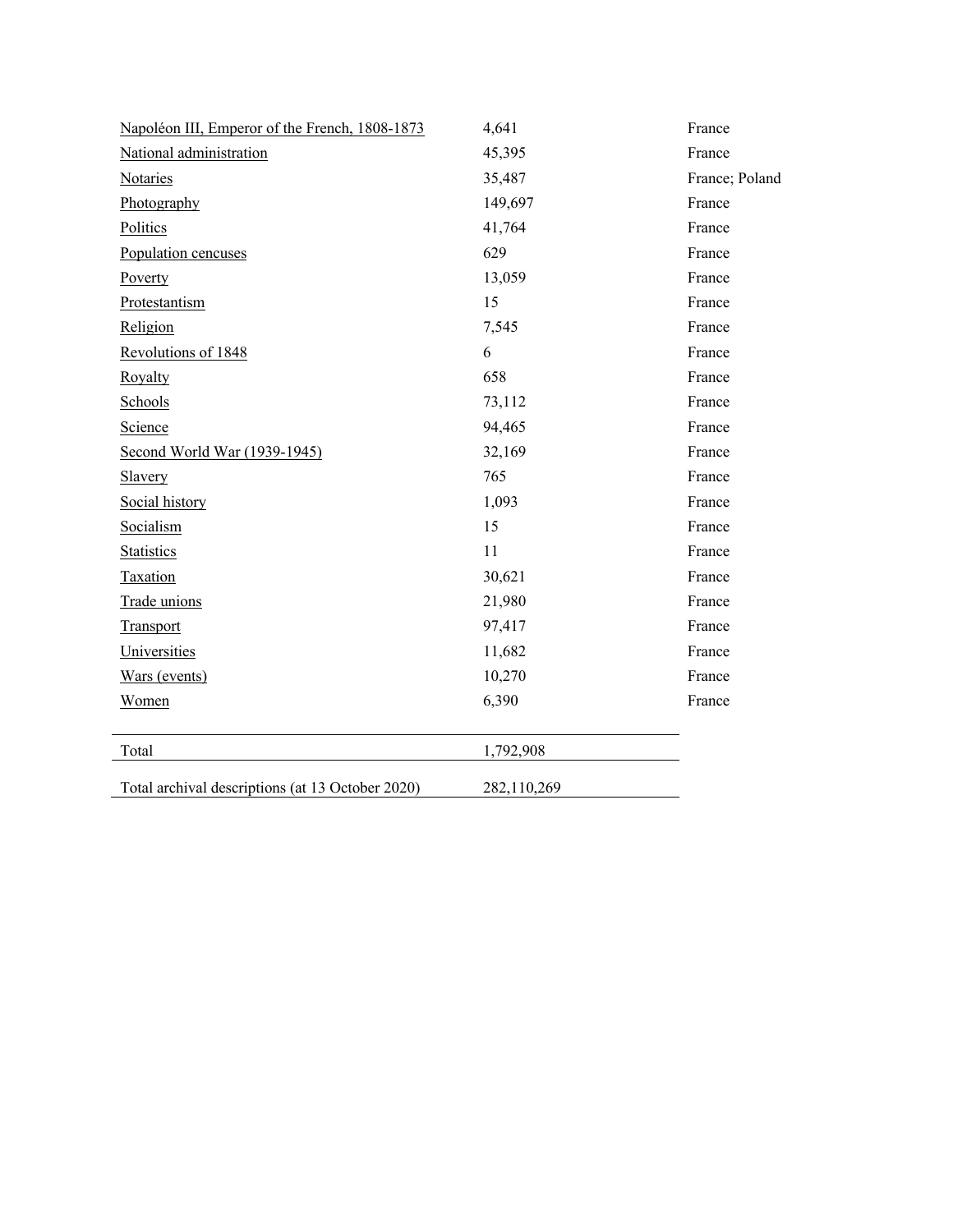| Topic                                           | N. of tagged<br>documents | Country(ies)           | N. of institutions |
|-------------------------------------------------|---------------------------|------------------------|--------------------|
| Catholicism                                     | 1,499                     | France                 | $\mathbf{1}$       |
| Economics                                       | 144,157                   | France                 | $\overline{7}$     |
| First World War (1914-<br>1918)                 | 57,445                    | France; Germany        | 7                  |
| Genealogy                                       | 43,792                    | France; Poland; Latvia | 7                  |
| <b>GDR</b> (German Democratic<br>Republic)      | 117,268                   | Germany                | $\mathbf{1}$       |
| Maps                                            | 57,119                    | France; Finland        | $8\,$              |
| Napoléon I, Emperor of the<br>French, 1769-1821 | 6                         | France                 | $\overline{2}$     |
| Notaries                                        | 35,487                    | France; Poland         | 7                  |
| Slavery                                         | 765                       | France                 | $\mathbf{1}$       |
| Total                                           | 457,538                   |                        |                    |

Table B – Topics selected for the first round of testing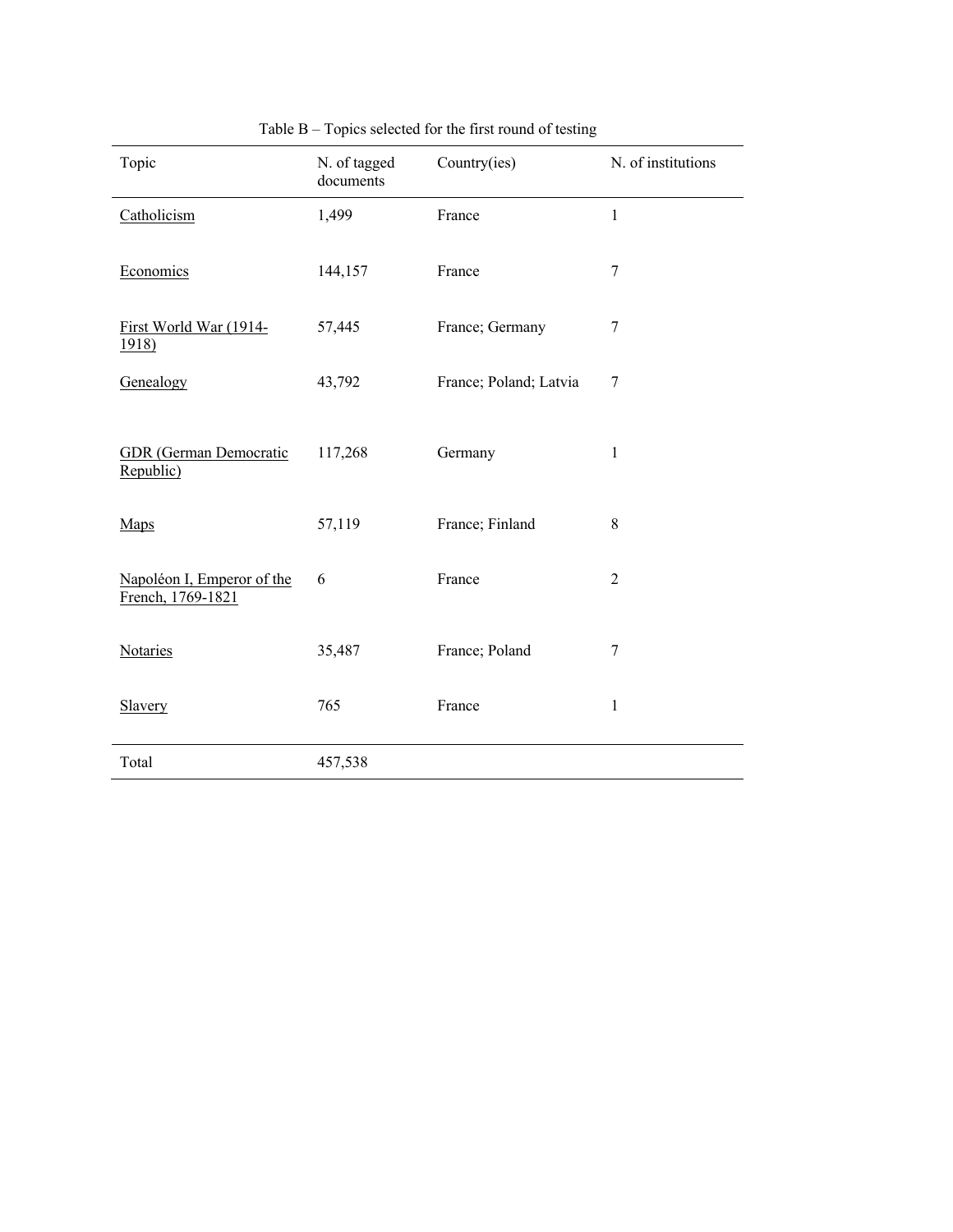| Topic                                              | N. of<br>tagged<br>documents | Countries                 | N. of<br>institutions (total) | N. of results | N. of<br>results<br>(checked) | <b>New</b><br>relevant<br>results | Already<br>tagged<br>results | N. of topic<br>words (total) | Relevant<br>topic<br>words |
|----------------------------------------------------|------------------------------|---------------------------|-------------------------------|---------------|-------------------------------|-----------------------------------|------------------------------|------------------------------|----------------------------|
| Catholicism                                        | 1,499                        | France                    |                               | 1,674         | 540                           | 31.48%                            | 1.79%                        | 220                          | 1.36%                      |
| Economics                                          | 144,157                      | France                    | 7                             | 1,656         | 584                           | 24.32%                            | 18.60%                       | 180                          | 6.67%                      |
| First World War<br>$(1914 - 1918)$                 | 57,445                       | France;<br>Germany        | 7                             | 1,278         | 223                           | 6.73%                             | 40.53%                       | 210                          | 60.00%                     |
| Genealogy                                          | 43,792                       | France;<br>Poland; Latvia | 7                             | 1,000         | 285                           | 16.6%                             | 1.90%                        | 100                          | $6.00\%$                   |
| GDR (German<br>Democratic<br>Republic)             | 117,268                      | Germany                   | 1                             | 1,226         | 63                            | $0.00\%$                          | 81.40%                       | 160                          | 79.38%                     |
| Maps                                               | 57,119                       | France:<br>Finland        | 8                             | 705           | 101                           | 87.13%                            | 70.64%                       | 90                           | 51.11%                     |
| Napoléon I,<br>Emperor of the<br>French, 1769-1821 | 6                            | France                    | $\overline{2}$                | 1,655         | 531                           | 7.72%                             | $0.00\%$                     | 190                          | 13.68%                     |
| Notaries                                           | 35,487                       | France:<br>Poland         | $\overline{7}$                | 903           | 93                            | 1.08%                             | 70.10%                       | 120                          | 78.33%                     |
| Slavery                                            | 765                          | France                    | 1                             | 903           | 370                           | 3.51%                             | 37.21%                       | 120                          | 45.00%                     |
| <b>TOTAL</b>                                       | 457,538                      |                           |                               |               |                               |                                   |                              |                              |                            |

Table C – Overview of the results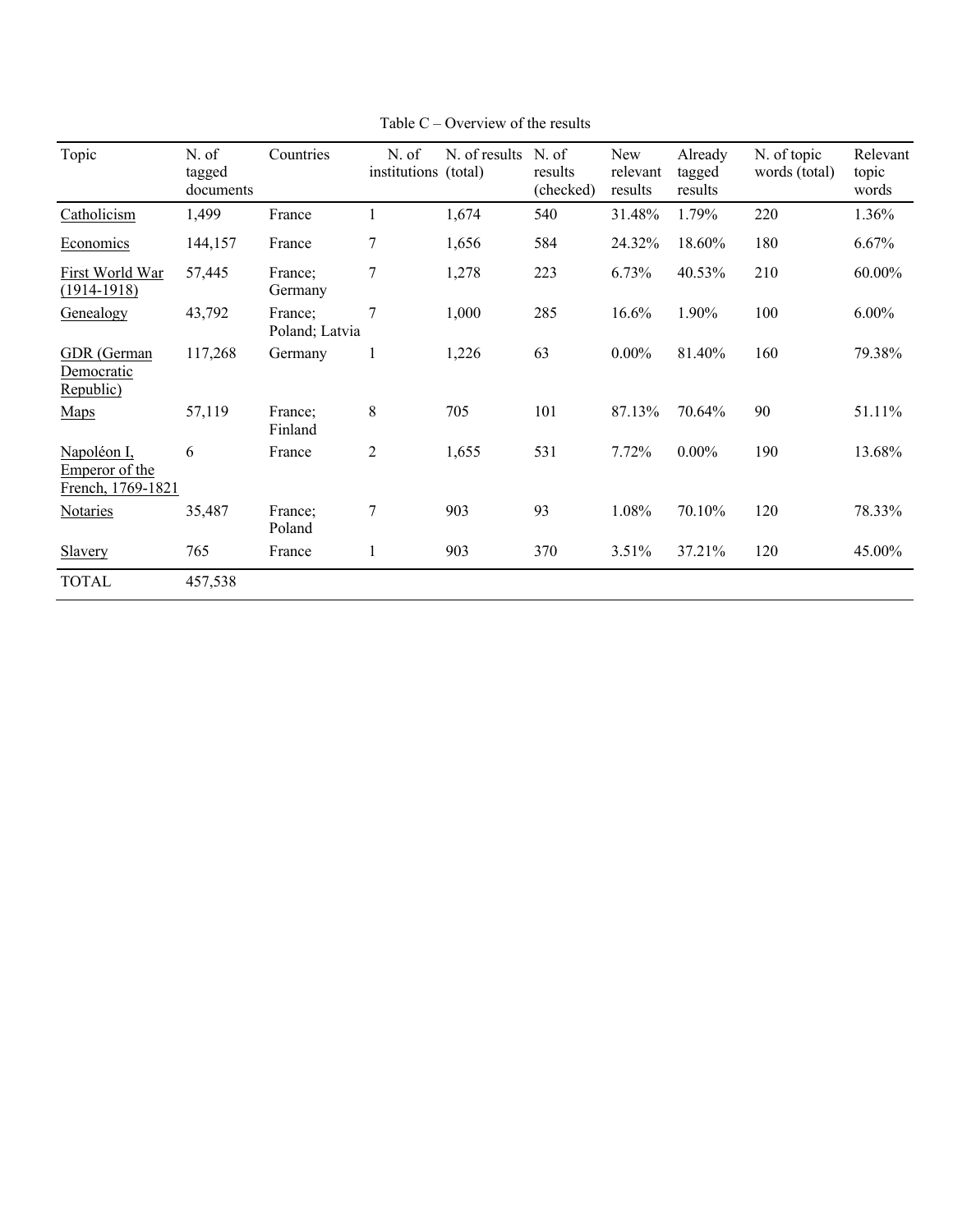| Topic: "Catholicism"                                                                                                      |                                                                                                      |  |  |  |
|---------------------------------------------------------------------------------------------------------------------------|------------------------------------------------------------------------------------------------------|--|--|--|
| Number of keyword queries                                                                                                 | 22                                                                                                   |  |  |  |
| Searched for the following entities / concepts<br>(translated to English)                                                 | Solidarność, nicean, pope, Marian, Hyperdulia, Holy<br>Inquisition witches                           |  |  |  |
| Number of total results                                                                                                   | 1,674                                                                                                |  |  |  |
| Number of retrieved results already tagged as<br>"Catholicism"                                                            | 30                                                                                                   |  |  |  |
| Number of new relevant results in the checked sample<br>(that it, relevant to the topic but tagged under other<br>topics) | 170 on 540 checked $(31.5 %$ of the sample)                                                          |  |  |  |
| Number of relevant topical words                                                                                          | 3 over 220 (1.36%)                                                                                   |  |  |  |
| Number of times that entity search in different<br>languages did not give the same results                                | 2 out of 4 (Solidarność; Holy Inquisition witches)                                                   |  |  |  |
|                                                                                                                           | Topic: "Economics"                                                                                   |  |  |  |
| Number of keyword queries                                                                                                 | 20                                                                                                   |  |  |  |
| Searched for the following entities / concepts<br>(translated to English)                                                 | Keynes, Bank of France, Marxist, Spanish GDP                                                         |  |  |  |
| Number of total results                                                                                                   | 1,656                                                                                                |  |  |  |
| Number of retrieved results already tagged as<br>"Economics"                                                              | 308                                                                                                  |  |  |  |
| Number of new relevant results in the checked sample<br>(that it, relevant to the topic but tagged under other<br>topics) | 142 on 584 checked (24.3% of the sample)                                                             |  |  |  |
| Number of relevant topical words                                                                                          | 12 over $180(6.7\%)$                                                                                 |  |  |  |
| Number of times that entity search in different<br>languages did not give the same results                                | 2 out of 3 (Keynes, Spanish GDP)                                                                     |  |  |  |
|                                                                                                                           | Topic: "First World War"                                                                             |  |  |  |
| Number of keyword queries                                                                                                 | 21                                                                                                   |  |  |  |
| Searched for the following entities / concepts<br>(translated to English)                                                 | Great War, Liège, Triple Alliance, Wilhelm German<br>Crown Prince, Treaty of Versailles, mustard gas |  |  |  |
| Number of total results                                                                                                   | 1,278                                                                                                |  |  |  |
| Number of retrieved results already tagged as "First<br>World War"                                                        | 518                                                                                                  |  |  |  |

# Table D – Summary of the keyword searches by Topic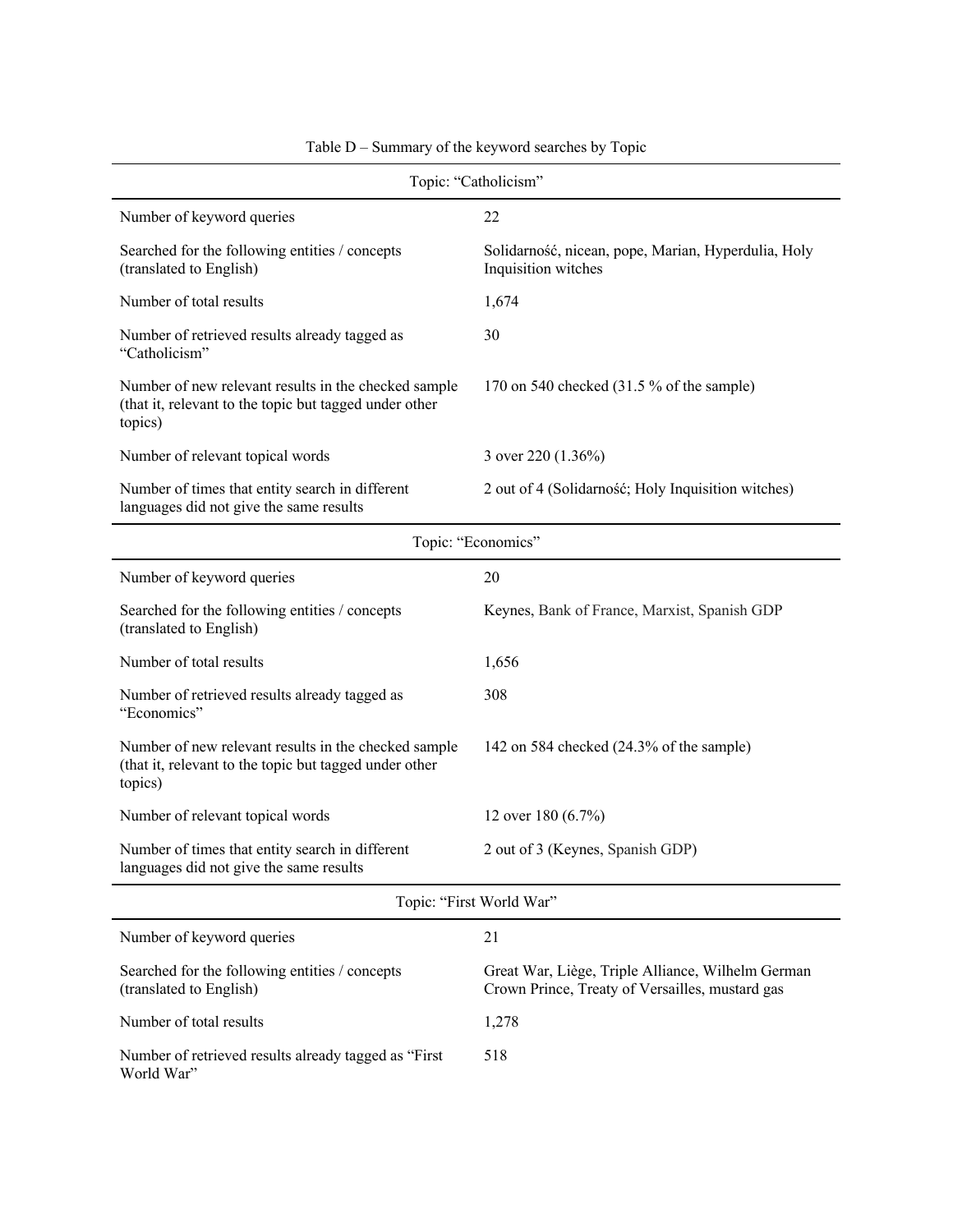| Number of new relevant results in the checked sample<br>(that it, relevant to the topic but tagged under other<br>topics) | 15 out of 223 checked (6.7% of the sample)                                                     |  |  |  |  |
|---------------------------------------------------------------------------------------------------------------------------|------------------------------------------------------------------------------------------------|--|--|--|--|
| Number of relevant topical words                                                                                          | 126 out of 210 (60%)                                                                           |  |  |  |  |
| Number of times that entity search in different<br>languages did not give the same results                                | 1 out of 2 (Wilhelm German Crown Prince)                                                       |  |  |  |  |
| Topic: "Genealogy"                                                                                                        |                                                                                                |  |  |  |  |
| Number of keyword queries                                                                                                 | 10                                                                                             |  |  |  |  |
| Searched for the following entities / concepts<br>(translated to English)                                                 | Registry Office, family tree, father                                                           |  |  |  |  |
| Number of total results                                                                                                   | 1,000                                                                                          |  |  |  |  |
| Number of retrieved results already tagged as<br>"Genealogy"                                                              | 19                                                                                             |  |  |  |  |
| Number of new relevant results in the checked sample<br>(that it, relevant to the topic but tagged under other<br>topics) | 47 on 285 checked $(16.6 %$ of the sample)                                                     |  |  |  |  |
| Number of relevant topical words                                                                                          | 6 over $100(6%)$                                                                               |  |  |  |  |
| Number of times that entity search in different<br>languages did not give the same results                                | 1 out of 1 (Father)                                                                            |  |  |  |  |
|                                                                                                                           | Topic: "German Democratic Republic (GDR)"                                                      |  |  |  |  |
| Number of keyword queries                                                                                                 | 17                                                                                             |  |  |  |  |
| Searched for the following entities / concepts<br>(translated to English)                                                 | Erich Honecker, Schabowski, Hohenschönhausen, Fall<br>of the Berlin Wall, Stasi Records Agency |  |  |  |  |
| Number of total results                                                                                                   | 1,226                                                                                          |  |  |  |  |
| Number of retrieved results already tagged as "German<br>Democratic Republic (GDR)"                                       | 998                                                                                            |  |  |  |  |
| Number of new relevant results in the checked sample<br>(that it, relevant to the topic but tagged under other<br>topics) | 0 out of 63 checked $(0\%$ of the sample)                                                      |  |  |  |  |
| Number of relevant topical words                                                                                          | 127 out of 160 (79.4%)                                                                         |  |  |  |  |
| Number of times that entity search in different<br>languages did not give the same results                                | 1 out of 3 (Hohenschönhausen)                                                                  |  |  |  |  |
|                                                                                                                           | Topic: "Maps"                                                                                  |  |  |  |  |
| Number of keyword queries                                                                                                 | 17                                                                                             |  |  |  |  |
| Searched for the following entities / concepts<br>(translated to English)                                                 | Ptolemy, Gerardus Mercator, (only) Mercator,<br>topographical map, map AND town                |  |  |  |  |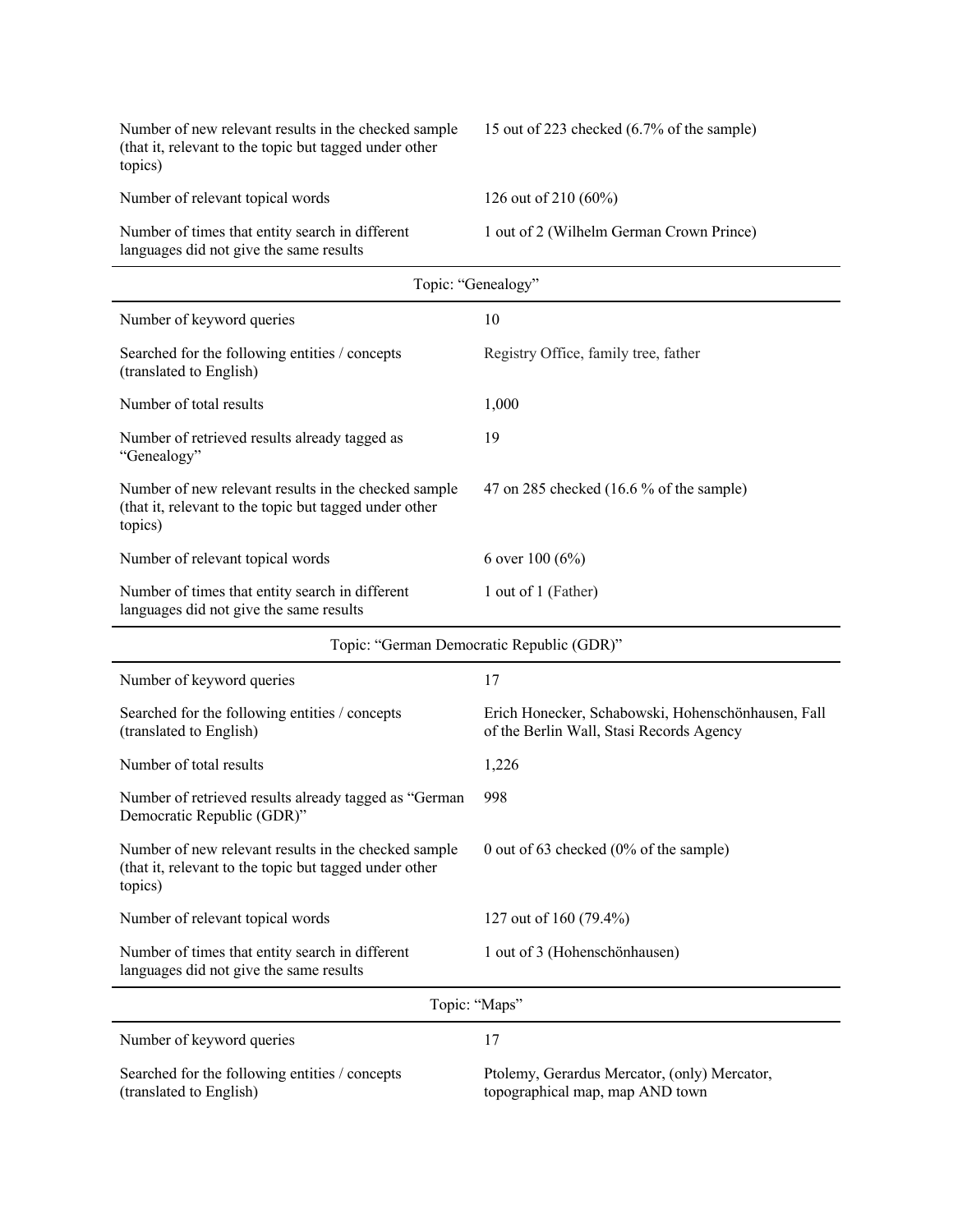| Number of total results                                                                                                   | 705                                         |
|---------------------------------------------------------------------------------------------------------------------------|---------------------------------------------|
| Number of retrieved results already tagged as "Maps"                                                                      | 498                                         |
| Number of new relevant results in the checked sample<br>(that it, relevant to the topic but tagged under other<br>topics) | 88 out of 101 checked (87.1% of the sample) |
| Number of relevant topical words                                                                                          | 46 out of 90                                |
| Number of times that entity search in different<br>languages did not give the same results                                | 2 out of 3 (Ptolemy and Mercator)           |

| TOPIC. INAPORTUIT, EMPEROR OF THE PREMIUM, $1/07-1021$                                                                    |                                                                                                                                                |  |  |  |
|---------------------------------------------------------------------------------------------------------------------------|------------------------------------------------------------------------------------------------------------------------------------------------|--|--|--|
| Number of keyword queries                                                                                                 | 22                                                                                                                                             |  |  |  |
| Searched for the following entities / concepts<br>(translated to English)                                                 | Napoleon, Napoleon and France, Napoleon Russia,<br>Empress Joséphine Martinique, Saint Helena, Waterloo<br>battle, Nouveau Régime, Bonapartian |  |  |  |
| Number of total results                                                                                                   | 1,655                                                                                                                                          |  |  |  |
| Number of retrieved results already tagged as<br>"Napoléon I, Emperor of the French, 1769-1821"                           | $\theta$                                                                                                                                       |  |  |  |
| Number of new relevant results in the checked sample<br>(that it, relevant to the topic but tagged under other<br>topics) | 41 on 531 checked (7.7% of the sample)                                                                                                         |  |  |  |
| Number of relevant topical words                                                                                          | 26 over 190 (13.7%)                                                                                                                            |  |  |  |
| Number of times that entity search in different<br>languages did not give the same results                                | 2 out of 6 (Napoleon; Saint Helena)                                                                                                            |  |  |  |

| Topic: "Notaries"                                                                                                         |                                                                   |  |  |  |
|---------------------------------------------------------------------------------------------------------------------------|-------------------------------------------------------------------|--|--|--|
| Number of keyword queries                                                                                                 | 12                                                                |  |  |  |
| Searched for the following entities / concepts<br>(translated to English)                                                 | Rue Saint-Honoré, Notary, Notary AND testament,<br>authentication |  |  |  |
| Number of total results                                                                                                   | 903                                                               |  |  |  |
| Number of retrieved results already tagged as<br>"Notaries"                                                               | 633                                                               |  |  |  |
| Number of new relevant results in the checked sample<br>(that it, relevant to the topic but tagged under other<br>topics) | 1 out of 93 checked $(1.1\%$ of the sample)                       |  |  |  |
| Number of relevant topical words                                                                                          | 94 out of 120                                                     |  |  |  |
| Number of times that entity search in different<br>languages did not give the same results                                | $0$ out of 1                                                      |  |  |  |

Topic: Napoléon I, Emperor of the French, 1769-1821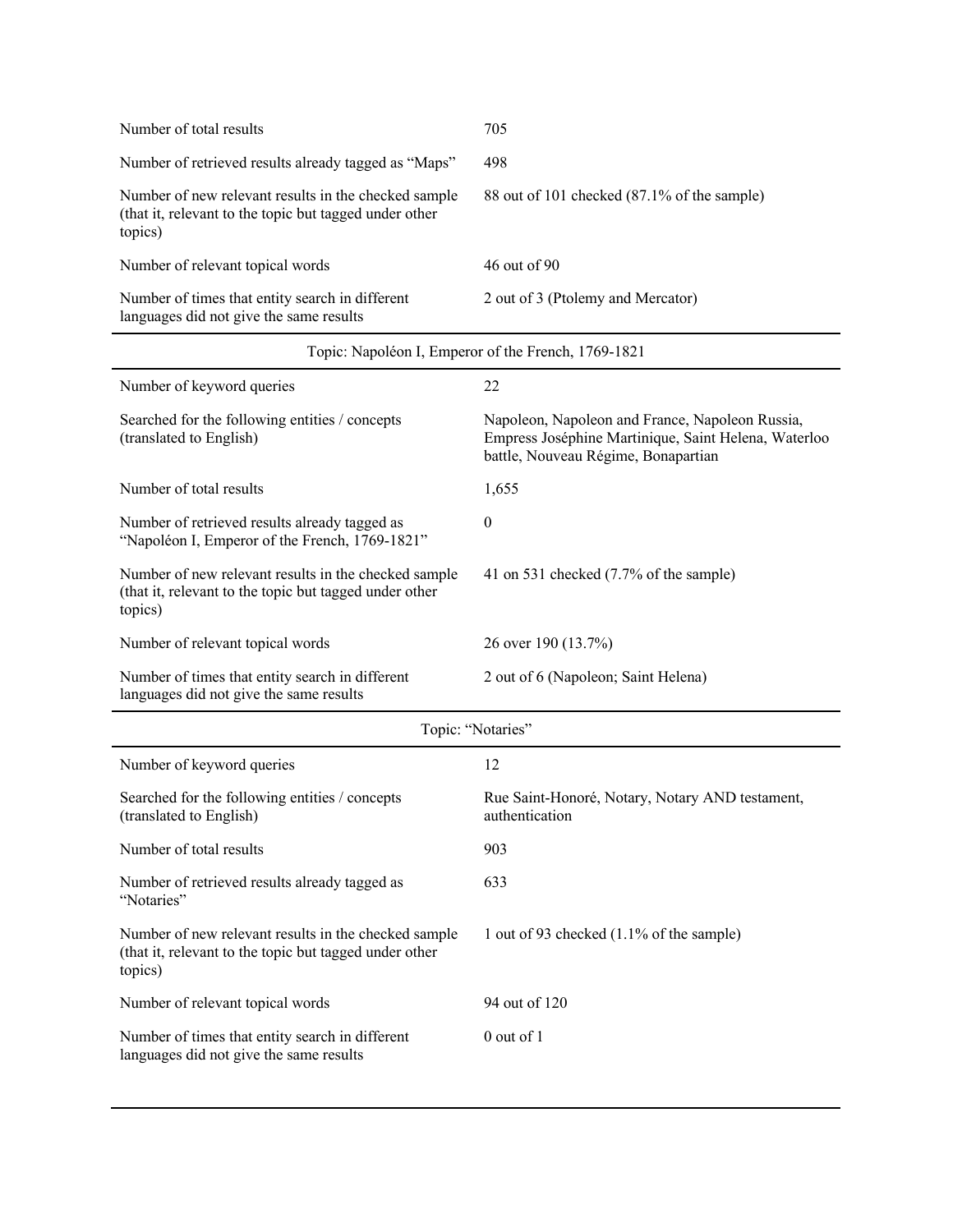| Topic: "Slavery"                                                                                                                                                                                                                                                 |                                                  |  |  |  |
|------------------------------------------------------------------------------------------------------------------------------------------------------------------------------------------------------------------------------------------------------------------|--------------------------------------------------|--|--|--|
| Number of keyword queries                                                                                                                                                                                                                                        | 12                                               |  |  |  |
| Searched for the following entities / concepts<br>(translated to English)                                                                                                                                                                                        | Spartacus, encomienda, slave, Slave traffic port |  |  |  |
| Number of total results                                                                                                                                                                                                                                          | 903                                              |  |  |  |
| Number of retrieved results already tagged as<br>"Slavery"                                                                                                                                                                                                       | 336                                              |  |  |  |
| Number of new relevant results in the checked sample<br>(that it, relevant to the topic but tagged under other<br>topics)                                                                                                                                        | 13 on 370 checked $(3.5\%$ of the sample)        |  |  |  |
| Number of relevant topical words                                                                                                                                                                                                                                 | 54 over 120 (45%)                                |  |  |  |
| Number of times that entity search in different<br>languages did not give the same results                                                                                                                                                                       | $0$ out of 1                                     |  |  |  |
| Results are shown as aggregated for each topic. For a complete overview of each single keyword search, please<br>refer to Appendix A, available online<br><https: 1mwxjkc6eqjpw8wtf9dsmwnlxortgjmmmz<="" d="" docs.google.com="" spreadsheets="" td=""></https:> |                                                  |  |  |  |

AWNDWVL1k/edit?usp=sharing>